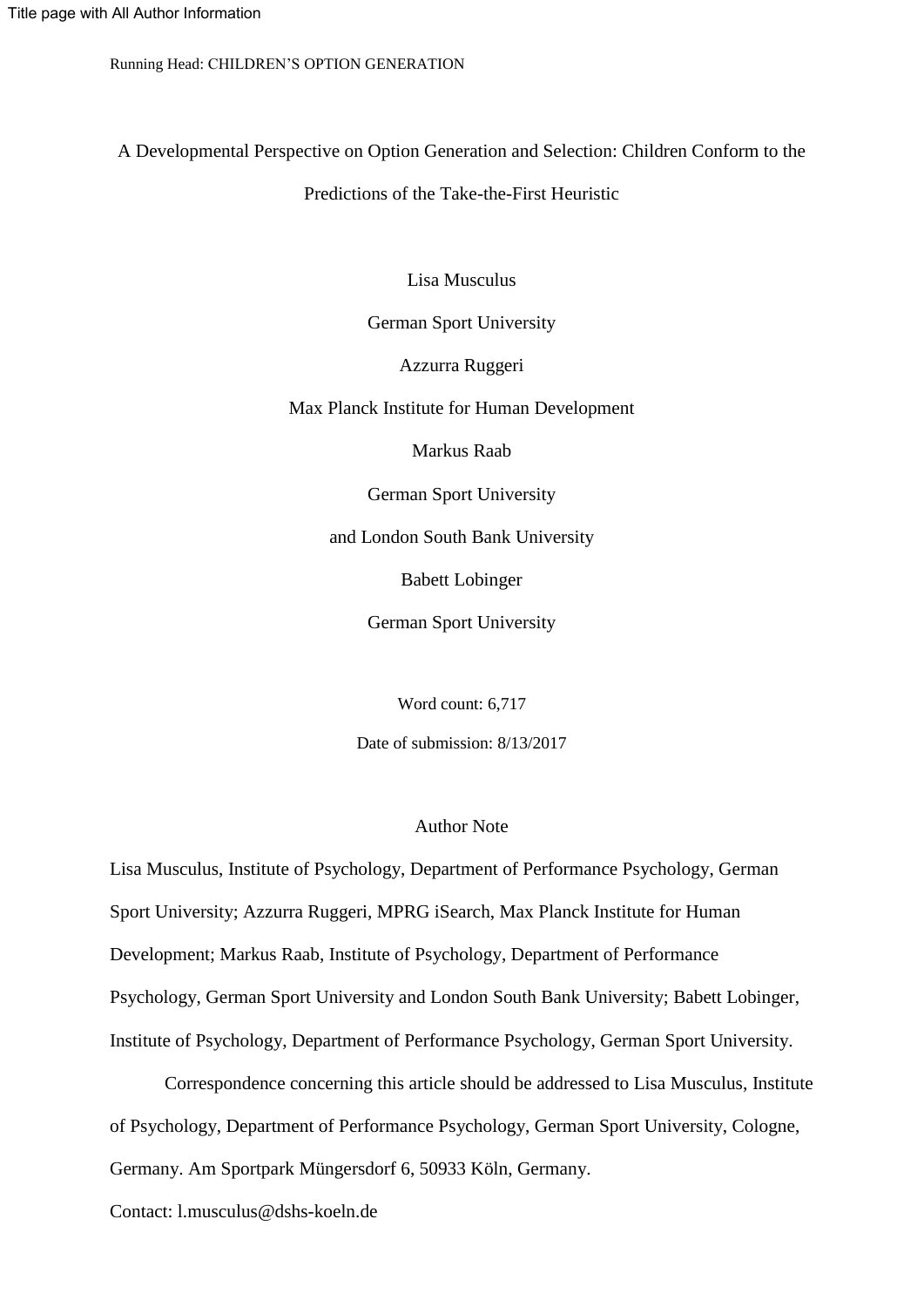| 1              |                                                                                         |
|----------------|-----------------------------------------------------------------------------------------|
| $\overline{2}$ | A Developmental Perspective on Option Generation and Selection: Children Conform to the |
| 3              | Predictions of the Take-the-First Heuristic                                             |
| $\overline{4}$ |                                                                                         |
| 5              |                                                                                         |
| 6              | Word count: 6,717                                                                       |
| $\overline{7}$ | Date of submission: 8/13/2017                                                           |
| 8              |                                                                                         |
|                |                                                                                         |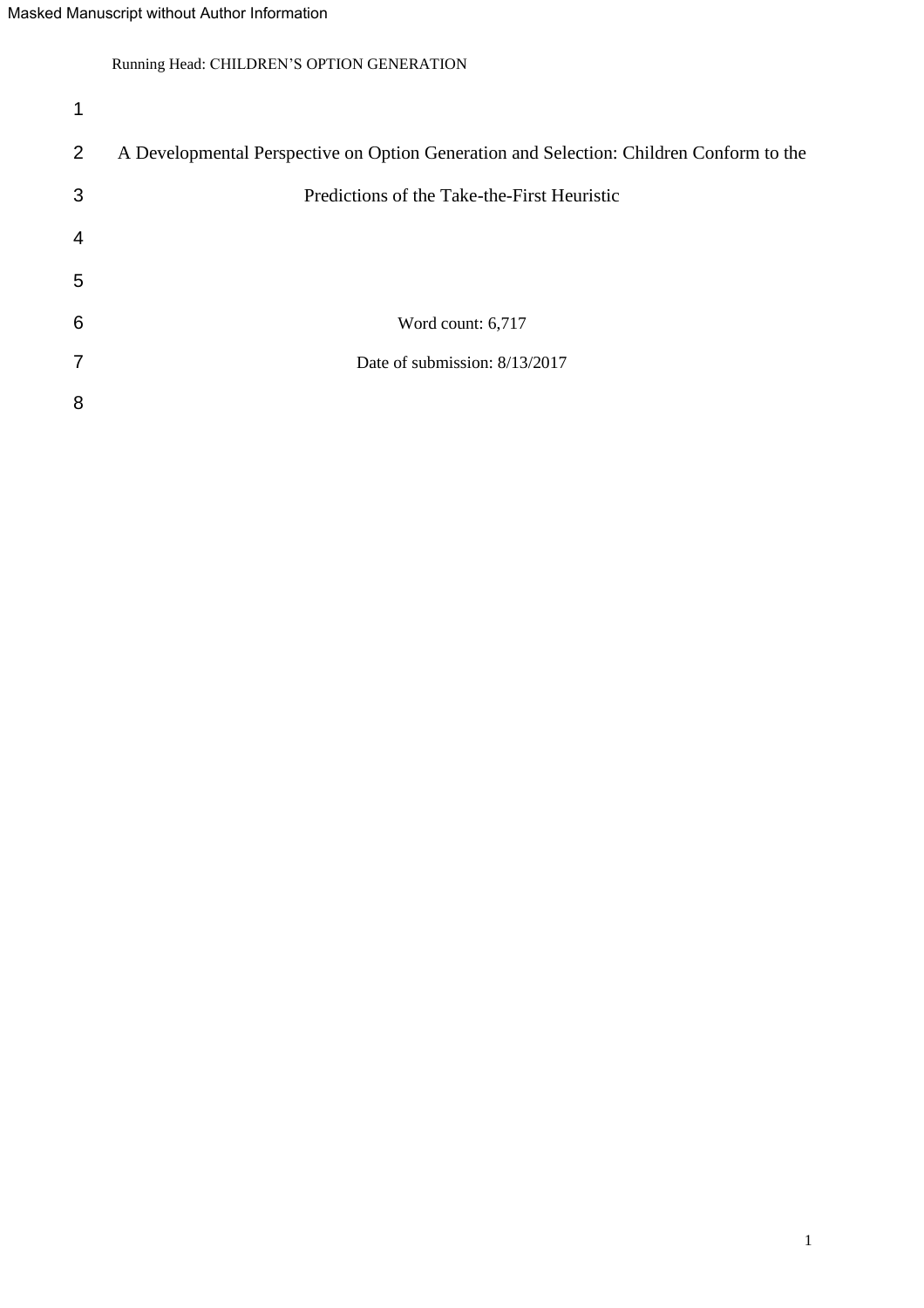# Abstract

| 10 | Little is known about how children generate options for taking action in real-life situations or |
|----|--------------------------------------------------------------------------------------------------|
| 11 | how they select which action option to actually perform. In this paper, we explore the           |
| 12 | interplay between option generation and selection from a developmental perspective using         |
| 13 | sport as a testbed. In a longitudinal design with four measurement waves, we asked 6- to 13-     |
| 14 | year-olds ( $N = 73$ ) to generate and select action options in a soccer-related task. Children  |
| 15 | conformed to predictions of the Take-the-First heuristic: They generated only a few options      |
| 16 | in decreasing order of validity (i.e., better options were generated earlier) and selected the   |
| 17 | first options they had generated. Older children selected the first option generated more often  |
| 18 | than younger children and generated options faster. Longitudinal effects revealed that both      |
| 19 | age groups generated fewer options and faster across waves. Time limitation fostered fewer       |
| 20 | and higher quality options being generated and selected. Overall, our results highlight the      |
| 21 | importance of considering the predecisional process of option generation to deepen our           |
| 22 | understanding of developmental changes in decision strategy use. Future research directions      |
| 23 | and implications for children's real-life decision making are discussed.                         |
| 24 |                                                                                                  |
|    |                                                                                                  |

 *Keywords:* option generation, option selection, Take-the-First heuristic, decision making, cognitive development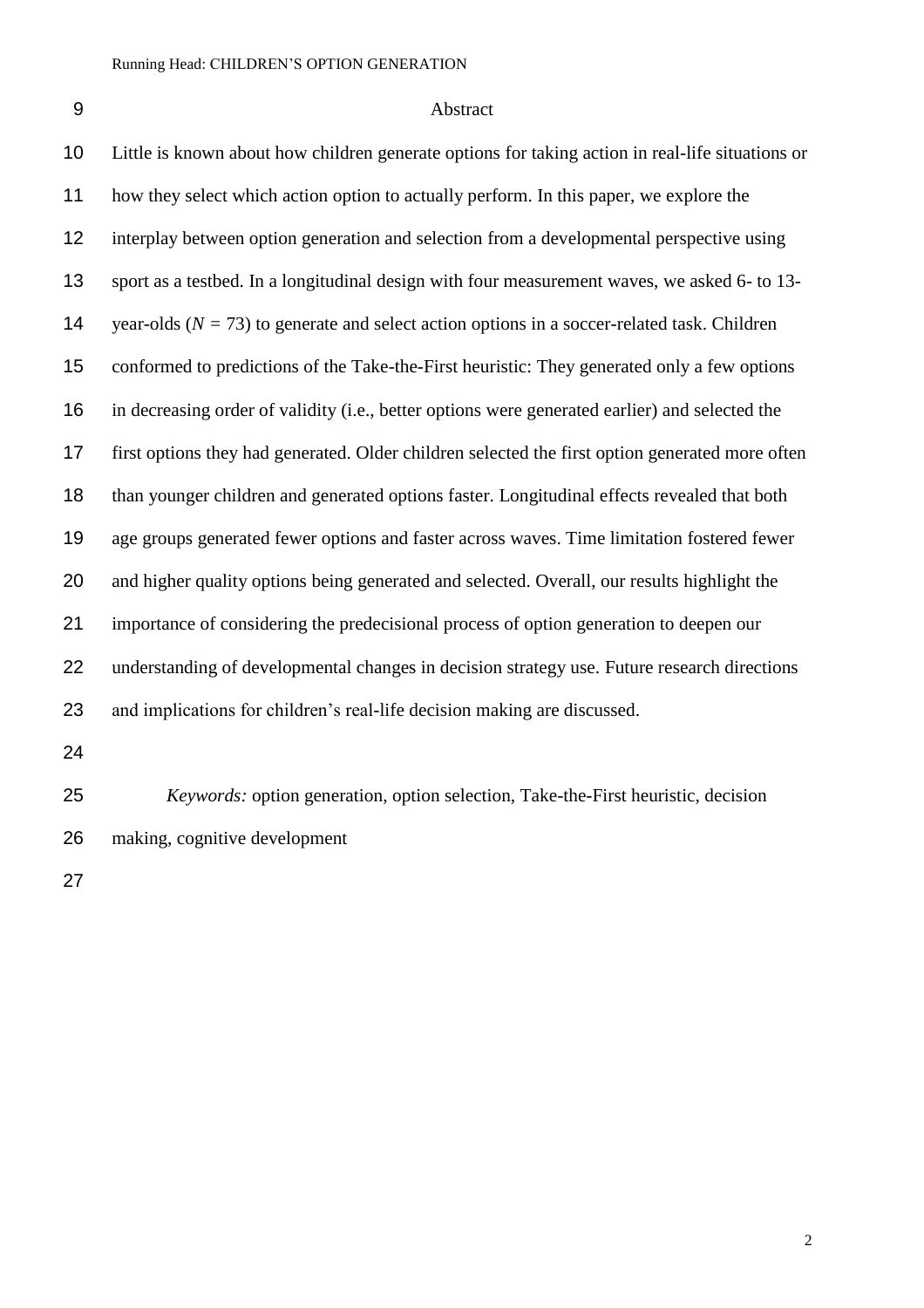A Developmental Perspective on Option Generation and Selection: Children Conform to the Predictions of the Take-the-First Heuristic

 Imagine being a young, talented soccer player. You are running through the midfield toward the goal, dribbling past one opponent after another. You are now 20 m from the goal, facing the opposing defense rapidly closing on you. What could you do? Shoot at the goal from where you are? Or should you pass the ball to one of your teammates—maybe the one approaching from the left? Making good and quick decisions is essential in sports, as in many other domains (Raab & Gigerenzer, 2015). Most often in real life, before actually deciding what to do, one has to think about what *could* be done, generating and simulating alternative actions that could be taken and imagining how possible scenarios could be played out.

 Little is known about how decision-making strategies develop across childhood, and even less—if anything—is known about how children generate action or decision options and select among them. In this paper, we explore for the first time the interplay between option generation and selection, crucial building blocks of decision making, from a developmental perspective, using sports as a testbed.

#### **The Developing Decision Maker**

 Most decision-making studies have focused either on adults or on the aging decision maker (Horn, Pachur, & Mata, 2015; Mata et al., 2012; Mata, Schooler, & Rieskamp, 2007). *Developing* decision makers, that is, children, have rarely been studied, and therefore the development of decision-making abilities across childhood is still poorly understood (Klaczynski, 2001). Decision-making research with children has focused on predecisional information search (i.e., the information children spontaneously ask for; see Ruggeri & Katsikopoulos, 2013; Ruggeri, Olsson, & Katsikopoulos, 2015; or the information children select from a set of informational items; see Davidson, 1991, 1996; Gregan-Paxton & Roedder John, 1995) or has investigated cue-based decision strategies (Betsch, Lehmann, Lindow, Lang, & Schoemann, 2016; Horn, Ruggeri, & Pachur, 2016; Mata, von Helversen,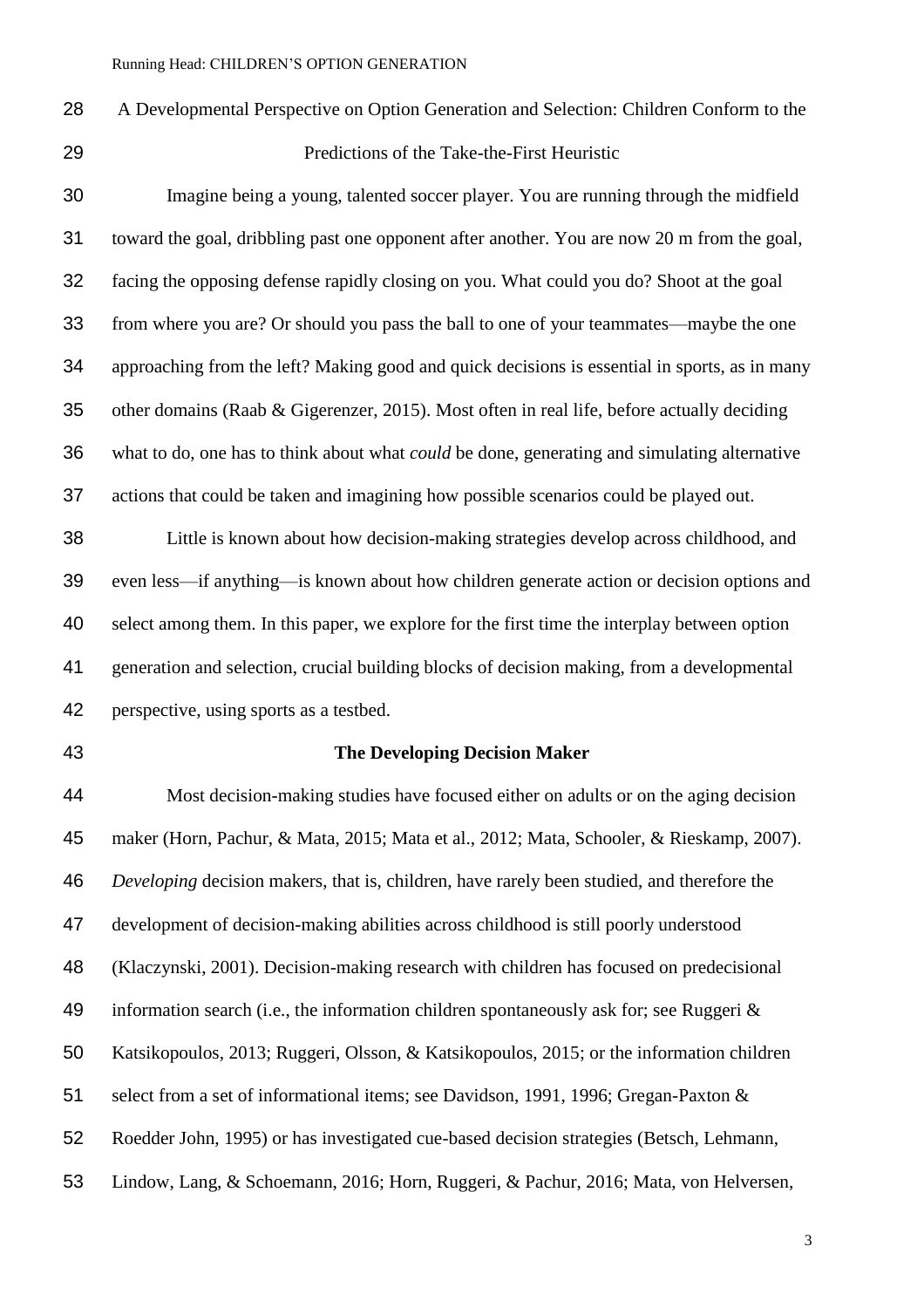& Rieskamp, 2011). Previous studies found that younger children (7- to 9-year-olds), compared to older children (10- to 12-year-olds) and adults, tended to search for more *irrelevant* information (Davidson, 1991), preferred more information-intensive strategies (e.g., strategies that collect and integrate all the information available), and had a harder time focusing on one or a few most informative cues when making decisions (Mata et al., 2011). Along the same lines, a recent study by Betsch and colleagues (Betsch et al., 2016) showed that neither preschoolers' nor primary school children's search was guided by the informativeness of the given cues.

 To our knowledge, *option generation*, that is, the process of generating alternative action or decision options from which to select, has never been studied in children before. How many options do children generate and consider before making a selection? How *good* are those generated options, and are they generated in a random fashion or is the generation process systematic? Children start at an early age to make decisions for which they need to consider alternative options: what food to buy at the school canteen, what game to play, what club or hobby to commit to, what way to walk to school. Understanding the way children come up with and select alternative actions or decision options can shed light on the development of their decision-making strategies. We consider the development of decision- making strategies from an ecological rationality perspective. Within this framework, strategies are not good or bad per se, but rather, their effectiveness depends on the cognitive abilities of the decision-making agent, as well as on the characteristics of the environment considered. Thus, when studying the developing decision maker it is crucial to consider "the individual and [his or her] particular stage of ontogenetic development" (Todd, Gigerenzer, & the ABC Research Group, 2012, p. 11), also because the developmental stage influences the effect a given environment has on a person's use of heuristics (Marasso, Laborde, Bardaglio, & Raab, 2014).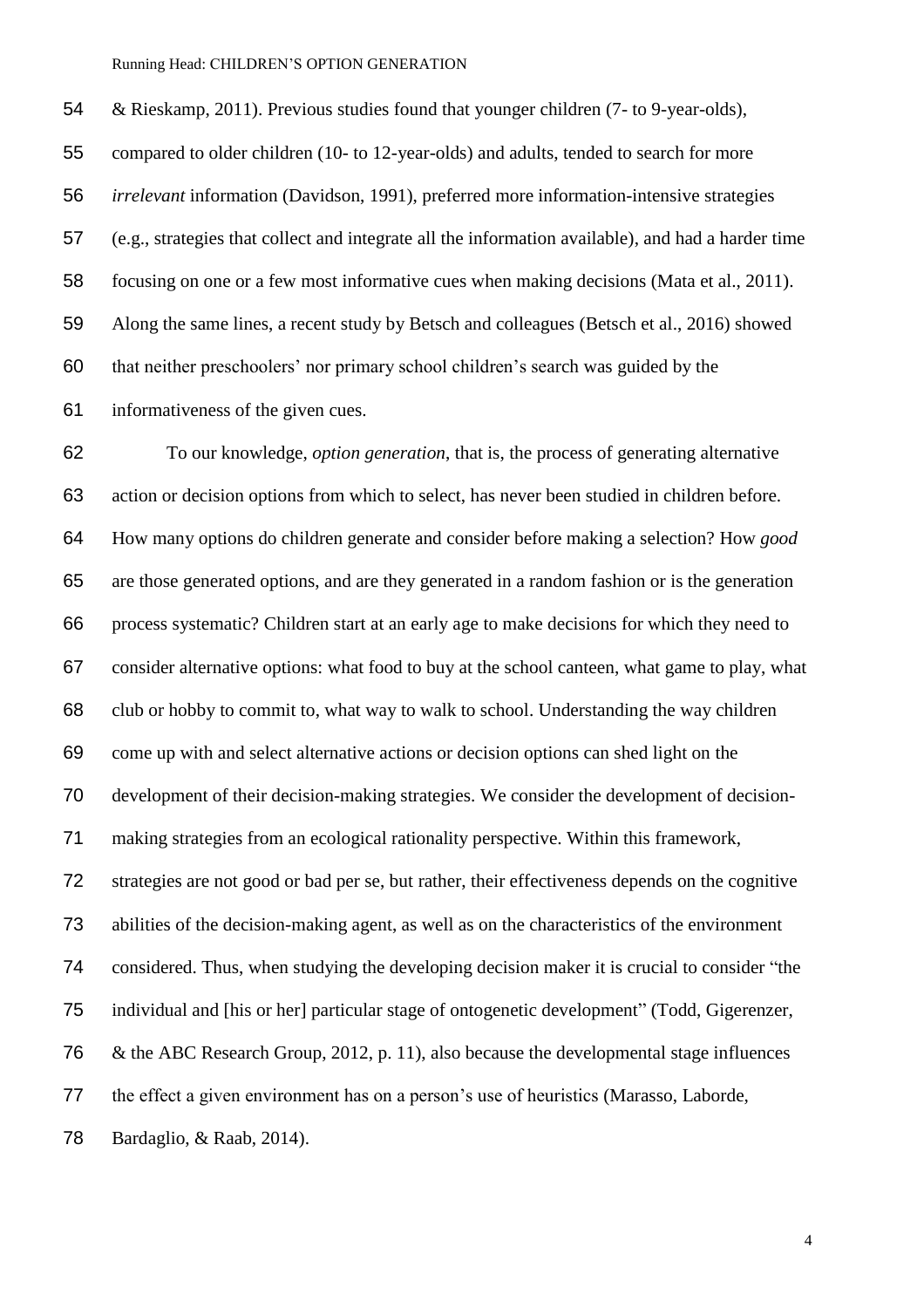#### **Option Generation and the Take-the-First Heuristic**

 A decision-making strategy usually consists of a search, a stop, and a decision rule, which together define how and how much information has to be collected before one can 82 make a decision (Gigerenzer, Todd, & the ABC Research Group, 1999). However, most real- world situations require people to generate alternative options *before* making a decision, 84 rather than selecting one from a set of predefined options offered by an experimenter (Payne, Bettmann, & Johnson, 1988). Option generation has previously been studied with adults and 86 adolescents in sports (Johnson & Raab, 2003; Raab & Johnson, 2007). Indeed, because of its 87 naturally occurring dynamics (e.g., decisions to be made under time pressure; many potential 88 alternative actions to be considered), sports is the ideal domain to test whether people use fast-and-frugal heuristics, such as the Take-the-First (TTF) heuristic (Raab, 2012; Raab & Gigerenzer, 2015).

 The TTF heuristic is a cognitive model that captures option generation and decision making in familiar yet ill-defined tasks (Johnson & Raab, 2003; Raab, 2012; Raab & Johnson, 2007). The building blocks of TTF are formally defined as follows: a *search rule,*  which generates options in order of validity (i.e., better options generated earlier), so that subjectively better options are generated earlier; a *stop rule,* according to which the generation phase should stop after two or three options have been generated; and a *decision rule,* according to which people should select one of the initial options generated (Johnson & Raab, 2003). Following TTF, people would generate only a few options and select the first one generated, rather than exhaustively generating and processing all possible options. Because these options were generated in order of validity, the decision, although fast and frugal, would tend to be accurate. Empirical studies have shown that the performance of experienced handball (Johnson & Raab, 2003), basketball (Hepler & Feltz, 2012), and soccer (Belling, Suss, & Ward, 2015) players is quite accurately predicted by the TTF heuristic: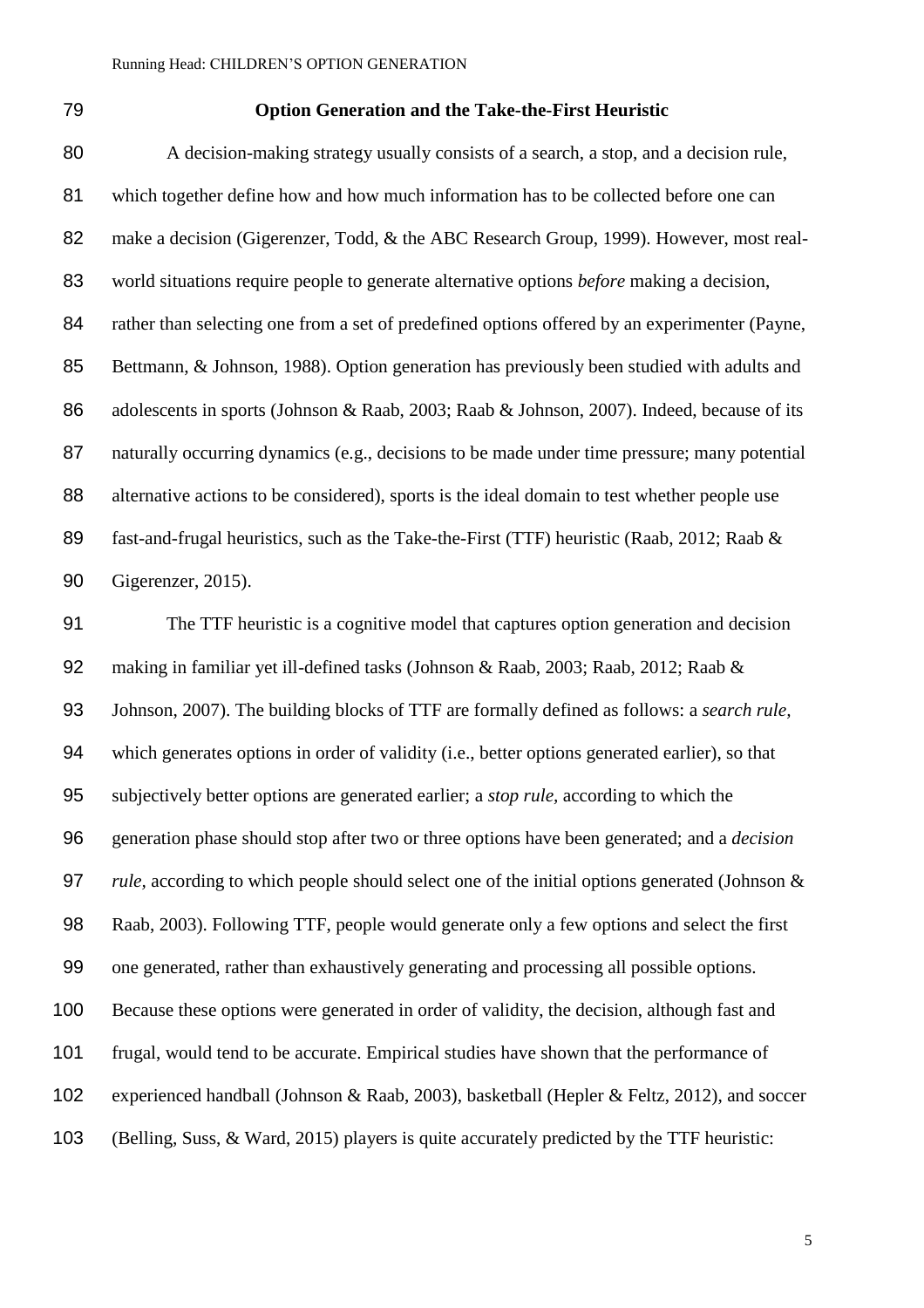Players generated about two options (e.g., shoot at the goal or pass to a teammate) in order of validity and selected the first option generated as the final decision.

# **Time-Limitation Effects on Option Generation and Decision Making**

 According to the ecological rationality framework (Todd et al., 2012), no strategy is *always* optimal, because the efficiency of a strategy depends on the environmental structure. In this sense, people should be *adaptive* and modify their strategies depending on how effective they are in a given environment. In many real-life situations, as in sports, decisions have to be made under limited time, and adults have been shown to adapt to time limitation by using faster and simpler strategies (Ben Zur & Brenitz, 1981; Payne et al., 1988). Along the same lines, in a study with adult soccer players, Belling and colleagues (2015) found that time limitation reduced the number of task-relevant options generated, although it did not impact the quality of players' decisions.

 What about the effects of time limitation on the performance of developing decision makers? We know that children are *ecological learners*—they adapt their learning strategies to the characteristics (e.g., the statistical structure) of the task at hand (Horn et al., 2016; Nelson, Divjak, Gudmundsdottir, Martignon, & Meder, 2014; Ruggeri & Lombrozo, 2015), and they do so already by age 4 years (Ruggeri, Sim, & Xu, 2017). However, Davidson (1996) investigated the influence of time limitation on children's (7- to 10-year-olds) information search behavior and found that time pressure promoted faster, but generally not more selective searching.

#### **The Present Study**

 In the present study we examined the development of children's option generation and selection by testing 6- to 13-year-old soccer players. In particular, we investigated whether children's option generation (search and stop rules) conformed to the predictions of the TTF heuristic. Additionally we tested the decision rule of TTF against other decision models: the random selection model, where the action to perform is chosen randomly from the set of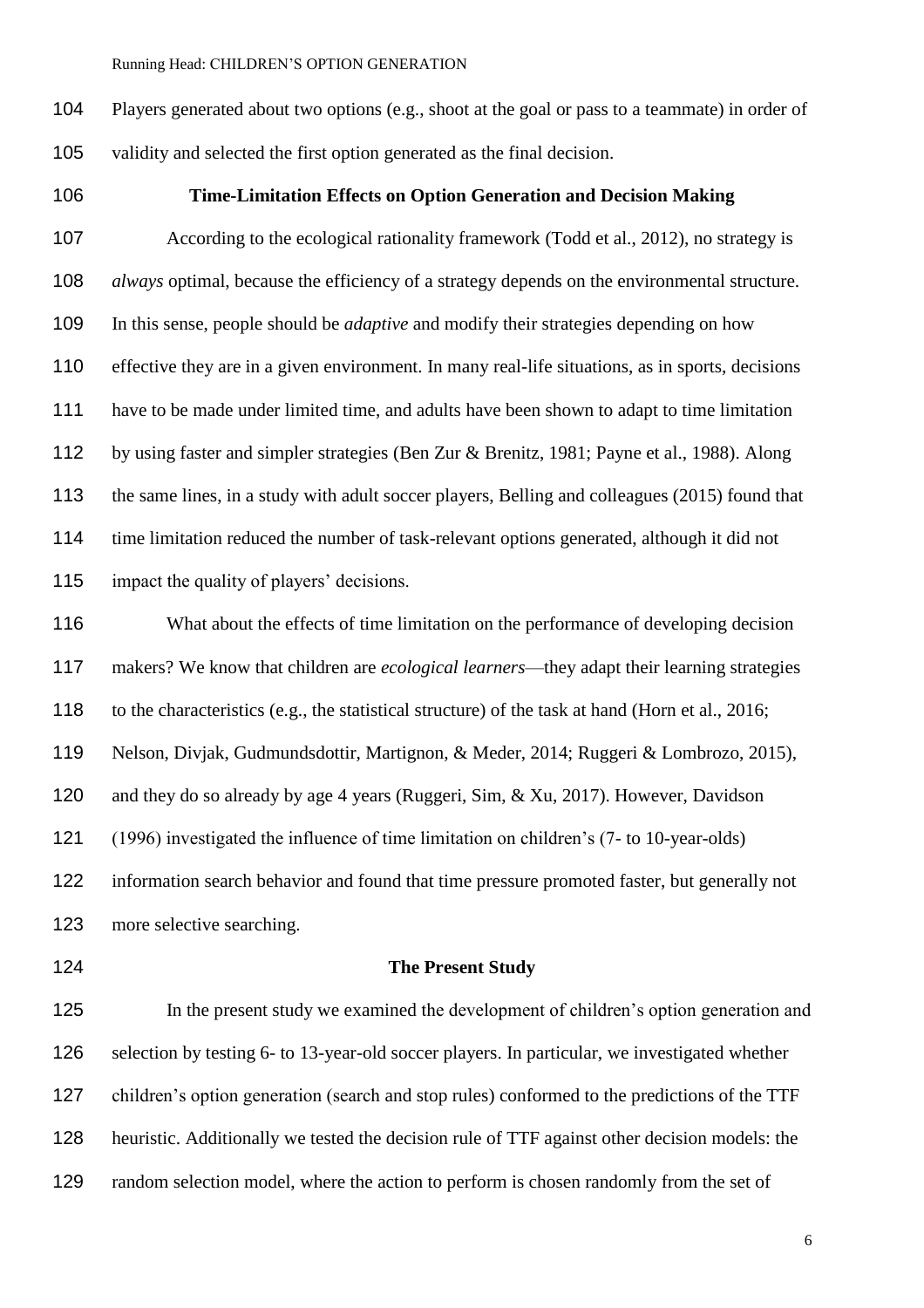generated options; the Take-the-Best-Option heuristic, which predicts that children will select the best option (i.e., the option with the highest quality) among those generated; and the Take-the-Last heuristic, which predicts the selection of the last generated option. As children have been shown to use simple, noncompensatory information-search strategies (Bereby- Meyer, Assor, & Katz, 2004; Ruggeri & Katsikopoulos, 2013) and adolescent handball players have been shown to act according to TTF (Johnson & Raab, 2003), we expected children to make use of the TTF heuristic in a familiar real-life task. Taking into account previous developmental studies showing an increase in selective, noncompensatory strategy use with age (Davidson, 1991, 1996; Mata et al., 2011), we also expected older children to be more likely to conform to the predictions of TTF compared to younger children. Whereas previous research has mainly used cross-sectional designs, in the present study we implemented a longitudinal design similar to that of Raab and Johnson (2007) that 142 allowed us to monitor strategy change over time. We expected children to increase their reliance on fast-and-frugal heuristics across waves as they gained more experience with the task (cf. Raab & Johnson, 2007). More precisely, with a focus on the individual building 145 blocks of TTF, we predicted that children would generate options faster (search rule; Raab & Johnson, 2007) and would generate fewer options (stop rule) across waves. Whether children would select the first option as their final choice more often across waves (decision rule) is more difficult to predict: Although theoretically an increase in experience should lead to 149 selecting the first option more often as the final choice (Johnson & Raab, 2003; Raab & 150 Johnson, 2007), no changes were found in the longitudinal study with adolescents (Raab & Johnson, 2007). Moreover, considering the general information-search literature that shows an increase in both a tendency to ignore irrelevant information and a selective focus on more informative cues across childhood (Davidson, 1991; Gregan-Paxton & Roedder John, 1995; Mata et al., 2011), we expected children to generate and select higher quality options across waves.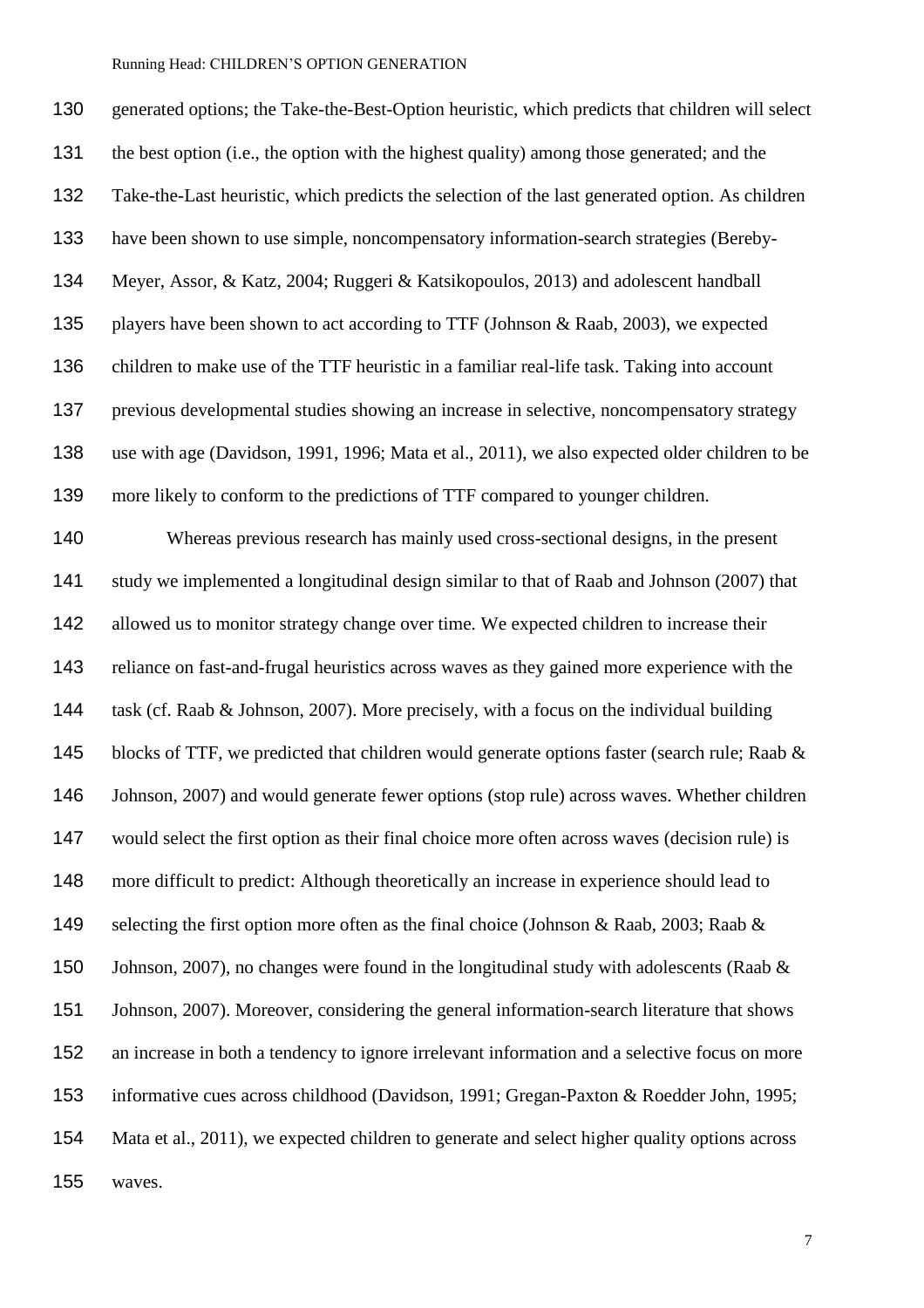Finally, we explored whether and how time limitation influences children's option generation and selection. From the literature reviewed above it is unclear whether and how

children would adapt their option generation and selection depending on the time available.

**Method**

# **Participants**

 A total of 98 boys, recruited from a professional soccer academy in XXXXX, participated in this study. Using G-Power sample size estimation (Faul, Erdfelder, Buchner, 163 & Lang, 2009), we estimated needing a sample of 66 participants ( $\alpha$  = .05, 1– $\beta$  = 0.80,  $f$  = 0.42 in the study of Belling et al., 2015). We recruited 98 participants to account for an expected dropout rate of about 25% across waves (cf. longitudinal study by Raab & Johnson, 2007). Of the original sample, 73 completed all four measurement waves and were consequently included in the analyses: 38 younger children belonging to the Under-11 teams (*M* = 8.73 years; *SD* = 1.15 years; range = 6.67 to 10.50 years) and 35 older children belonging to the Under-14 teams (*M* = 12.37 years; *SD* = 0.81 years; range = 10.92 to 13.50 years). Most children (*n* = 65, 90%) were XXXXX; all children were XXXXX speaking and lived in or near a large city in western XXXXX. Before the start of the study, written informed consent was obtained from participants' parents and the local ethical review board 174 approved the study protocol (XXXXXXXXXXX).

#### **Materials**

176 We used 21 video scenes of live soccer match footage (three for the practice trials, 18 for the test trials). We adopted the same task and materials as in Belling et al. (2015): After a short display of buildup play, the scenes suddenly stopped with a frozen frame, right before 179 the player in possession of the ball had to make a decision (see Figure 1). Materials were 180 presented to children on an 8.9" tablet.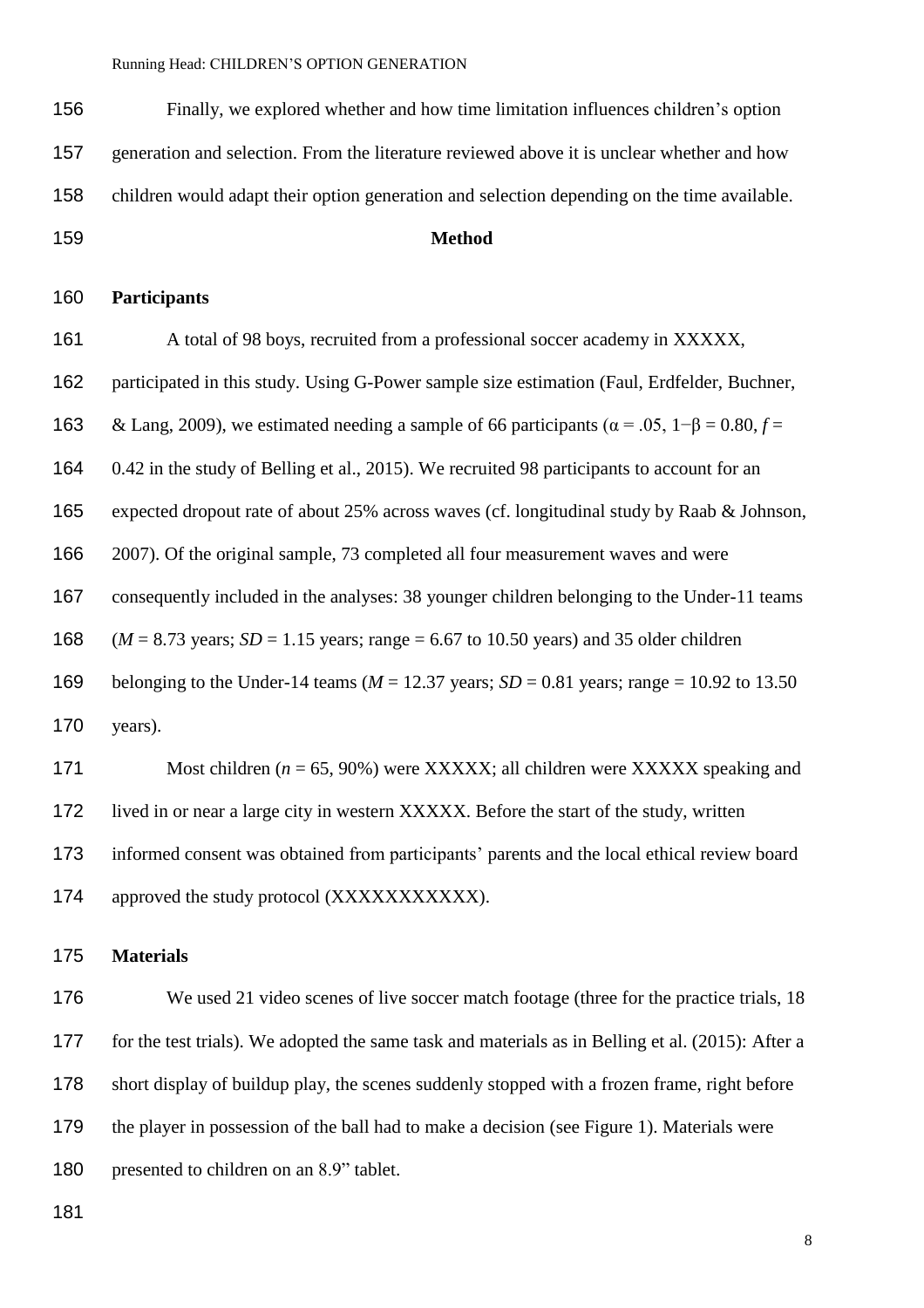





 *Figure 1.* Option-generation and selection procedure. (a) After a short display of buildup play, the scene stopped with a frozen frame, right before the player in possession of the ball had to decide which action to take. (b) Children generated alternative actions the player in possession of the ball could take by drawing them on the screen. (c) Children reviewed their generated options and selected the one they thought was the best.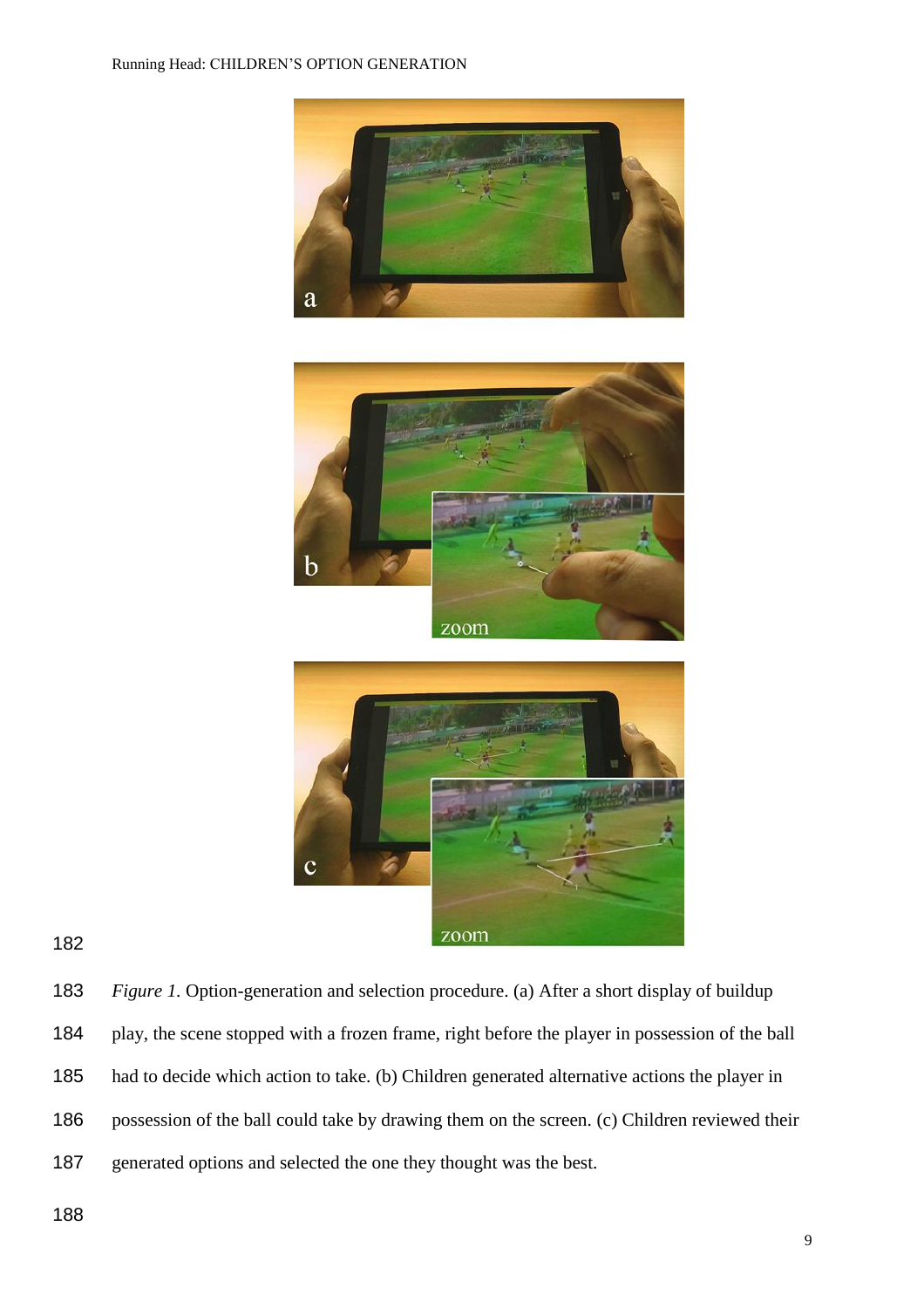#### **Design and Procedure**

 We conducted the present study in a longitudinal cohort design (Schaie & Baltes, 1975), in which two age groups of children were tested in four waves at intervals of 6 months (referred to as t1–t4; Wave 1: August 2015, Wave 2: February 2016, Wave 3: August 2016, Wave 4: February 2017). Overall, the study included three factors: measurement wave (four levels: t1–t4) and time limitation (two levels: short- or long-time condition) as within-subject factors, and age group (two levels: younger or older children) as between-subjects factor, 196 resulting in a  $4 \times 2 \times 2$  design.

 The task was administered to groups of five to nine same-aged children in a quiet room located at the soccer academy. Children, sitting alone at individual desks where a tablet was positioned, were introduced to the task procedure via a standardized instructional video (duration: 2:51 min) that was meant to familiarize them with the tablet and the task by walking them through the testing procedure. The experimental session consisted of 21 trials: The first three were practice trials, where children could ask the experimenter to clarify any questions. Only the results of the 18 test trials were included in the analyses. Each trial comprised two phases: option generation and option selection.

 **Option generation***.* On each trial, children were presented with a video of buildup play that stopped and held on a frame (see Figure 1 and Materials presented above). Children were then asked to generate a maximum of six action options (e.g., pass to the player on the right; dribble; shoot) directly marking them on the field using the touch screen (see Figure 1a 209 and b). Trials were randomly assigned to either the short-time (9 trials) or the long-time (9 210 trials) condition. In the long-time trials children were given 30 s to generate options, whereas in the short-time trials they were given 7.5 s to generate options. The order of presentation of the test trials was randomized.

 **Option selection***.* Children were presented with the action options they had generated in the previous phase and were asked to select the best option among these (see Figure 1c).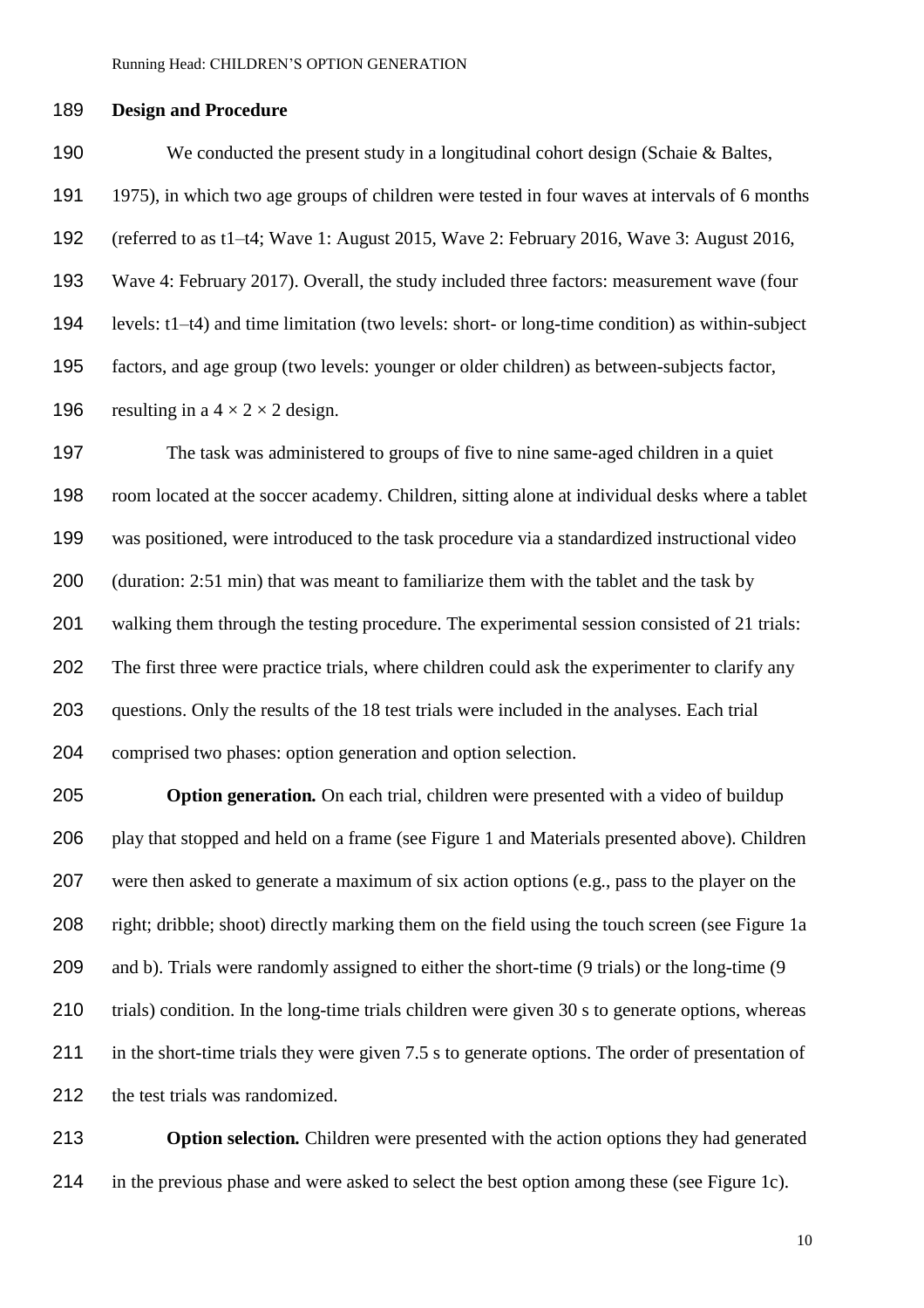#### **Coding**

 To assess the quality of the options generated and selected, two experienced youth soccer coaches, blind to the experimental hypotheses, independently evaluated all the options the children had generated for the 18 test trials. Both coaches had a UEFA B-level coaching license and at least 10 years of experience coaching a youth soccer team. For each of the 18 test trials, presented in random order, coaches were asked to rate the options on a 10-point scale (from 1, 'not at all good', to 10, 'very good'). Having obtained good interrater agreement for 222 the best option (Krippendorff's Kappa = .82,  $p = .01$ , intraclass correlation coefficient  $[ICC] =$ 223 .77,  $p < .001$ ) and quality of all options generated ( $r = .56$ ,  $p = .01$ , ICC = .67,  $p < .001$ ), we computed the quality scores for each generated option by averaging coaches' quality ratings*.*  **Results**  First, we performed separate linear mixed-models analyses to investigate the effects of age group (two levels: younger vs. older children) as a between-subjects variable and wave (four levels: t1, t2, t3, t4) and time limitation (two levels: short-time vs. long-time) as within- subjects variables on four outcomes: (1) mean number of options generated across the 18 test trials; (2) average time taken to generate the first option; (3) average quality across all the generated options; and (4) average quality across all the selected options. Second, we interpreted the results in light of the predictions of the TTF heuristic (see above), further comparing them against predictions of the random selection model, the Take-the-Best-Option heuristic, and the Take-the-Last heuristic.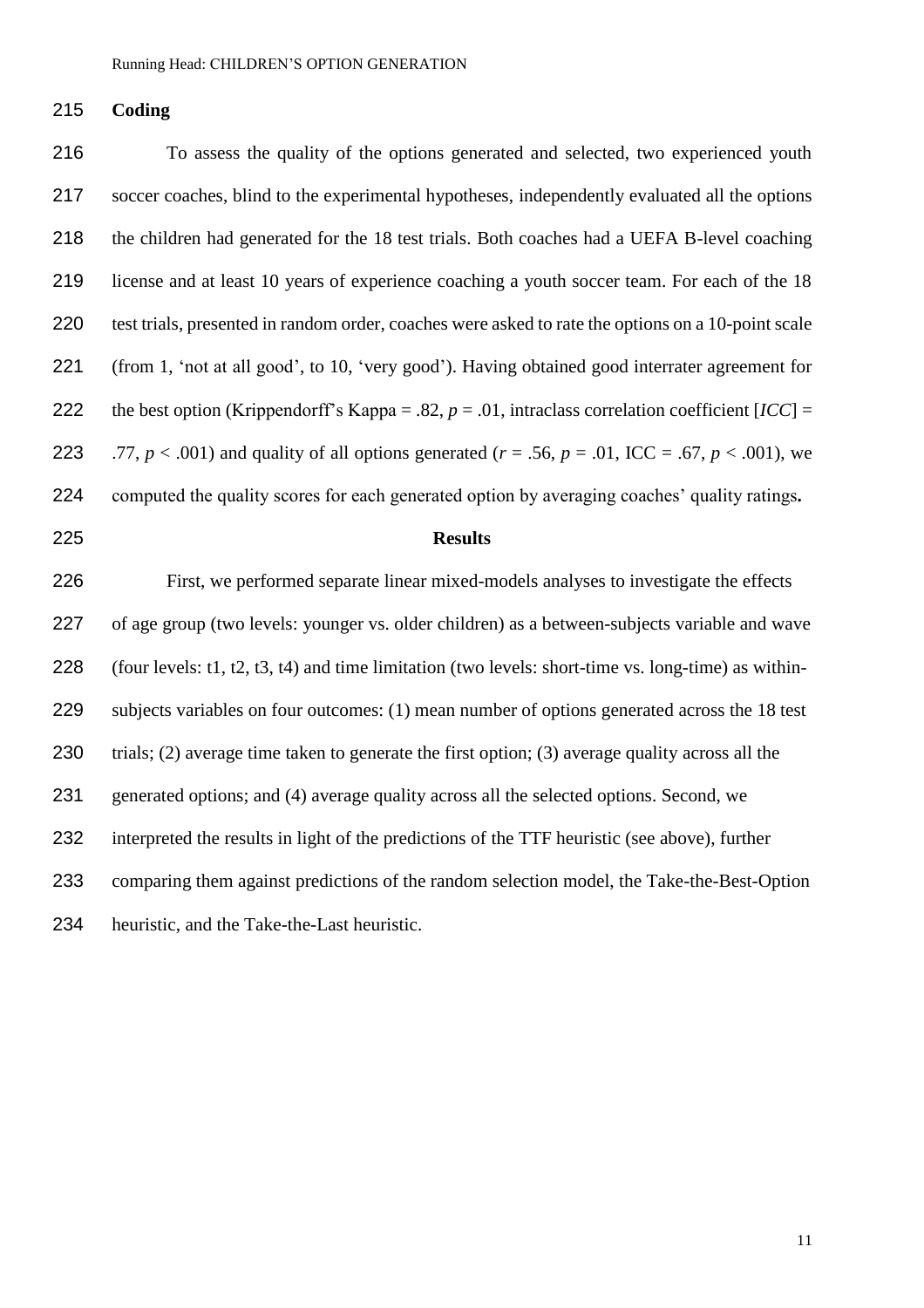#### 235 **Option Generation**

236 **Number of options generated.** Overall, in line with TTF, children stopped their 237 generation after a mean of two options  $(1.92 \text{ options}, SD = 0.99)$ . In 41.3%  $(n = 2,125)$  of all 238 trials, exactly two options were generated and in 35% (*n* = 1,822) of all trials, only one option 239 was generated. Older and younger children did not differ in the number of trials in which they 240 generated exactly two options (younger children:  $33.6\%$ ; older children:  $49.5\%$ ;  $p = .081$ ). 241 However, a chi-square test showed that older children generated only one option in fewer 242 trials (24%) compared to younger children (45.7%),  $\chi^2(1) = 6.47$ ,  $p = .011$ , Cramér's V = 243 0.30. Also, in 2.1% ( $n = 111$ ) of all trials no options were generated. Older and younger 244 children did not differ in the number of trials for which they generated no options (younger 245 children: 1.4%; older children: 0.7%; *p* = .629). 246 Our analysis revealed no effect of age group (*p* = .583), but we did find main effects 247 of wave  $(B = -0.22, p < .001)$  and time limitation  $(B = -0.75, p < .001)$  on the number of 248 options generated, as well as a Wave  $\times$  Time Limitation interaction ( $B = 0.14$ ,  $p < .001$ ). In 249 particular, the analysis showed that fewer options were generated across waves  $(M_{t1} = 2.08,$ 250 *SD* = 1.19;  $M_{12} = 2.09$ ,  $SD = 1.00$ ;  $M_{13} = 1.80$ ,  $SD = 0.86$ ;  $M_{14} = 1.73$ ,  $SD = 0.80$ ) and that in 251 the short-time condition children generated fewer options ( $M_{\text{short}} = 1.70$ ,  $SD = 0.84$ ) than in 252 the long-time condition ( $M_{\text{long}} = 2.15$ ,  $SD = 1.07$ ). Moreover, the interaction effect revealed 253 that in the long-time condition the number of options generated decreased across waves more 254 dramatically than in the short-time condition,  $t(1195) = 9.44$ ,  $p < .001$ ,  $d = 0.52$  (see Figure 255 2).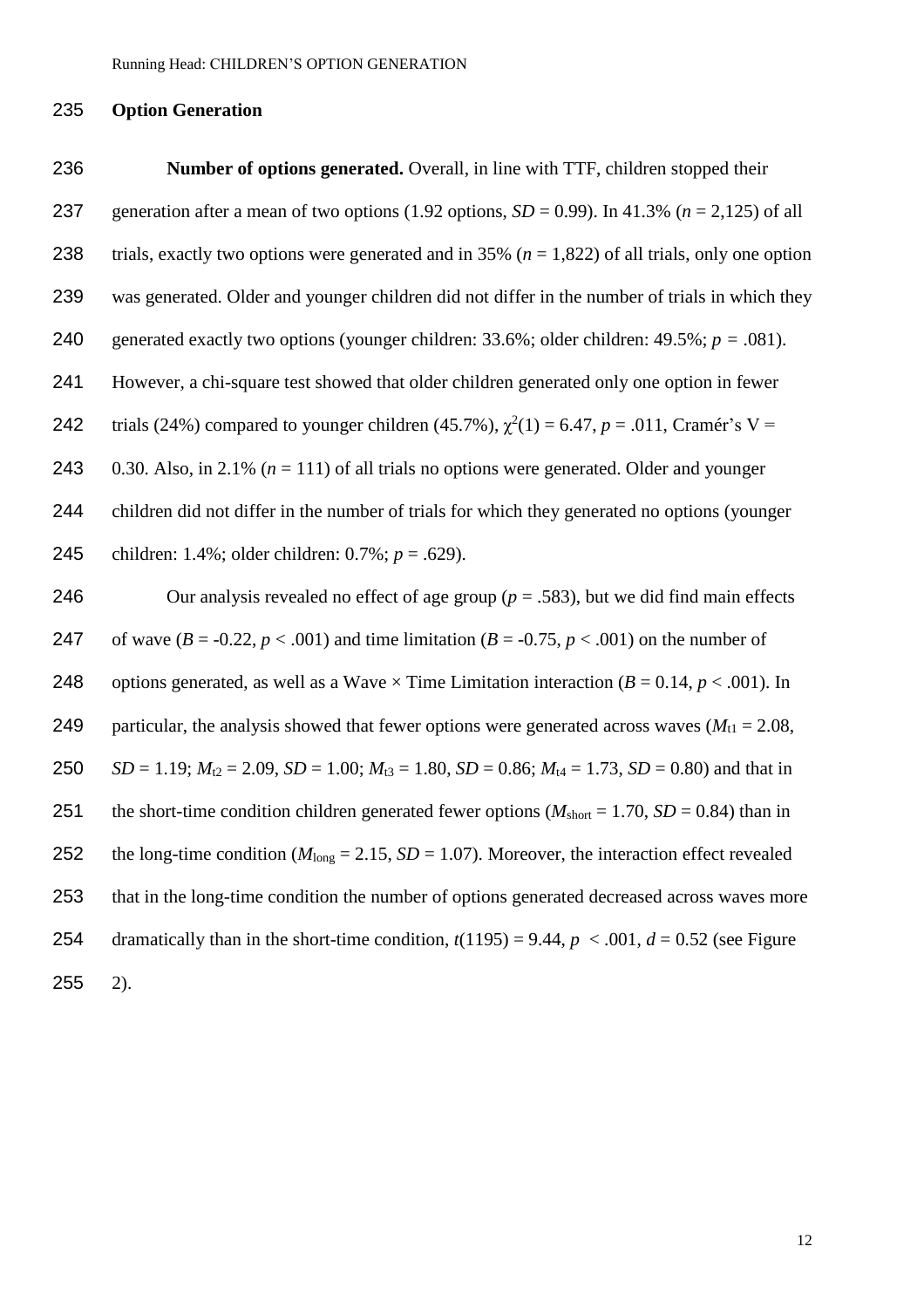

256

257 *Figure 2.* Number of options generated across waves (t1–t4) in the long-time and short-time 258 conditions. Error bars represent one SEM in each direction.

259

260 **Generation time of the first option generated.** The mean generation time of the first 261 option was 741.18 ms (*SD* = 386.11 ms). All fixed factors—age group (*B* = 87.48, *p* = .024), 262 wave ( $B = -42.6$ ,  $p < .001$ ), and time limitation ( $B = -97.59$ ,  $p < .001$ )—influenced the 263 generation time of the first option. Older children  $(M_{\text{older}} = 691.70 \text{ ms}, SD = 351.91 \text{ ms})$ 264 generated the first option faster than younger children  $(M_{\text{vounger}} = 786.96 \text{ ms}, SD = 410.10$ 265 ms). Options were generated faster across waves  $(M_{t1} = 827.29 \text{ ms}, SD = 446.09 \text{ ms}; M_{t2} =$ 266  $\overline{735.36 \text{ ms}}$ ,  $\overline{SD} = 378.99 \text{ ms}$ ;  $M_{t3} = 703.12 \text{ ms}$ ,  $\overline{SD} = 360.48 \text{ ms}$ ;  $M_{t4} = 700.19 \text{ ms}$ ,  $\overline{SD} =$ 267 338.54 ms) and in the short-time condition (*M*short = 689.68 ms, *SD* = 339.75; *M*long = 790.70 268 ms, *SD* = 420.24 ms). No interactions between the fixed factors were apparent.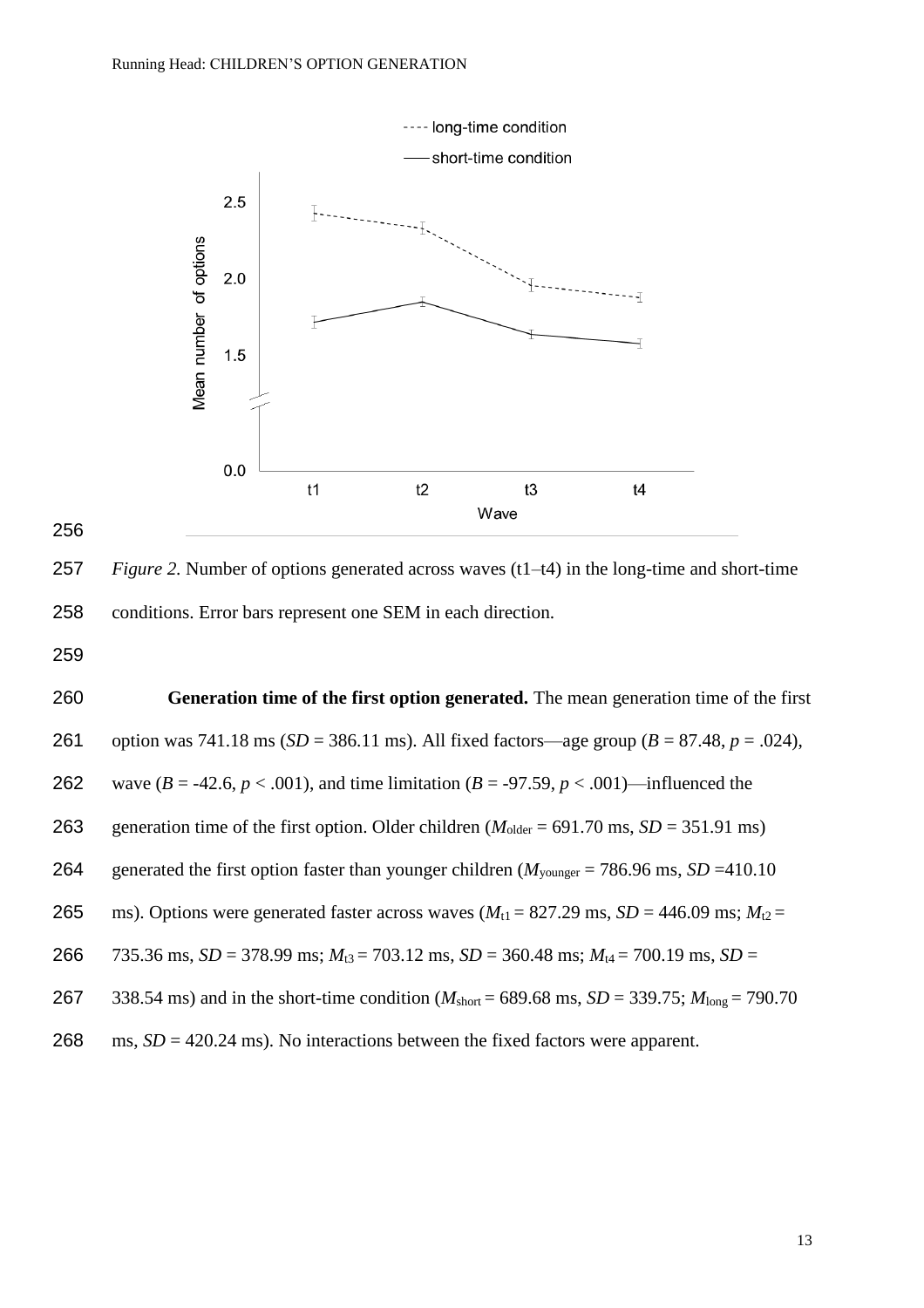269 **Quality of the generated options.** The mean quality across all generated options was 270  $4.62$  (*SD* = 2.79). The analysis revealed no effect of age group (*B* = -0.14, *p* = .623) or wave 271  $(B = 0.05, p = .468)$  but did reveal a main effect of time limitation. The quality of all options 272 generated was higher in the short-time condition  $(M_{short} = 5.26, SD = 2.79)$  than in the long-273 time condition  $(M_{\text{long}} = 4.00, SD = 2.65; B = 1.3, p < .001)$ .

274 The first option generated had a mean quality of 5.20 (*SD* = 3.48). The quality of the 275 first option generated was not affected by age group (*p* = .951) or wave (*p* = .328) but was 276 affected by time limitation  $(B = 1.00, p < .001)$ . Overall, children generated options of higher 277 quality in the short-time ( $M_{\text{short}} = 5.71$ ,  $SD = 3.36$ ) compared to the long-time ( $M_{\text{long}} = 4.71$ , 278 *SD* =3.53) condition.

279 As predicted by TTF, children generated options in order of validity, which was 280 confirmed by a repeated measures analysis of variance (ANOVA). The quality of the first 281 three options generated differed significantly across serial positions<sup>1</sup>, Greenhouse–Geisser 282  $F(1.46, 361.29) = 188.33, p < .001, \eta_p^2 = .43$ : The first options generated were of higher 283 quality ( $M = 5.23$ ,  $SD = 0.93$ ) compared to the second ( $M = 3.60$ ,  $SD = 1.21$ ),  $F(1, 248) =$ 284  $401.96, p < .001, \eta_p^2 = .62$ , and third options ( $M = 2.83, SD = 2.07$ ),  $F(1, 248) = 315.33, p <$ 285 .001,  $\eta_p^2$  = .56. Children of both age groups generated options in order of validity as no age 286 differences were apparent when considering the interaction with age group (*p* = .557). The 287 same pattern of results was also apparent when each wave was analyzed separately (please 288 refer to the section S1 of the supplemental materials for the results reported by wave). 289 Our additional analysis revealed that the more options children generated, the less 290 often their first option generated was the best of all their options,  $\chi^2(4) = 317.84$ , *p* < .001,

291 Cramér's  $V = .31$ . While children's first option generated was the best in 27.6% of the trials 292 in which two options were generated, this was the case in only 3.4% and 0.5% for three and

 $\overline{a}$ 

<sup>&</sup>lt;sup>1</sup> We considered only those trials in which up to three options were generated (93%) to avoid the problem of too many missing points invalidating the results of the ANOVA.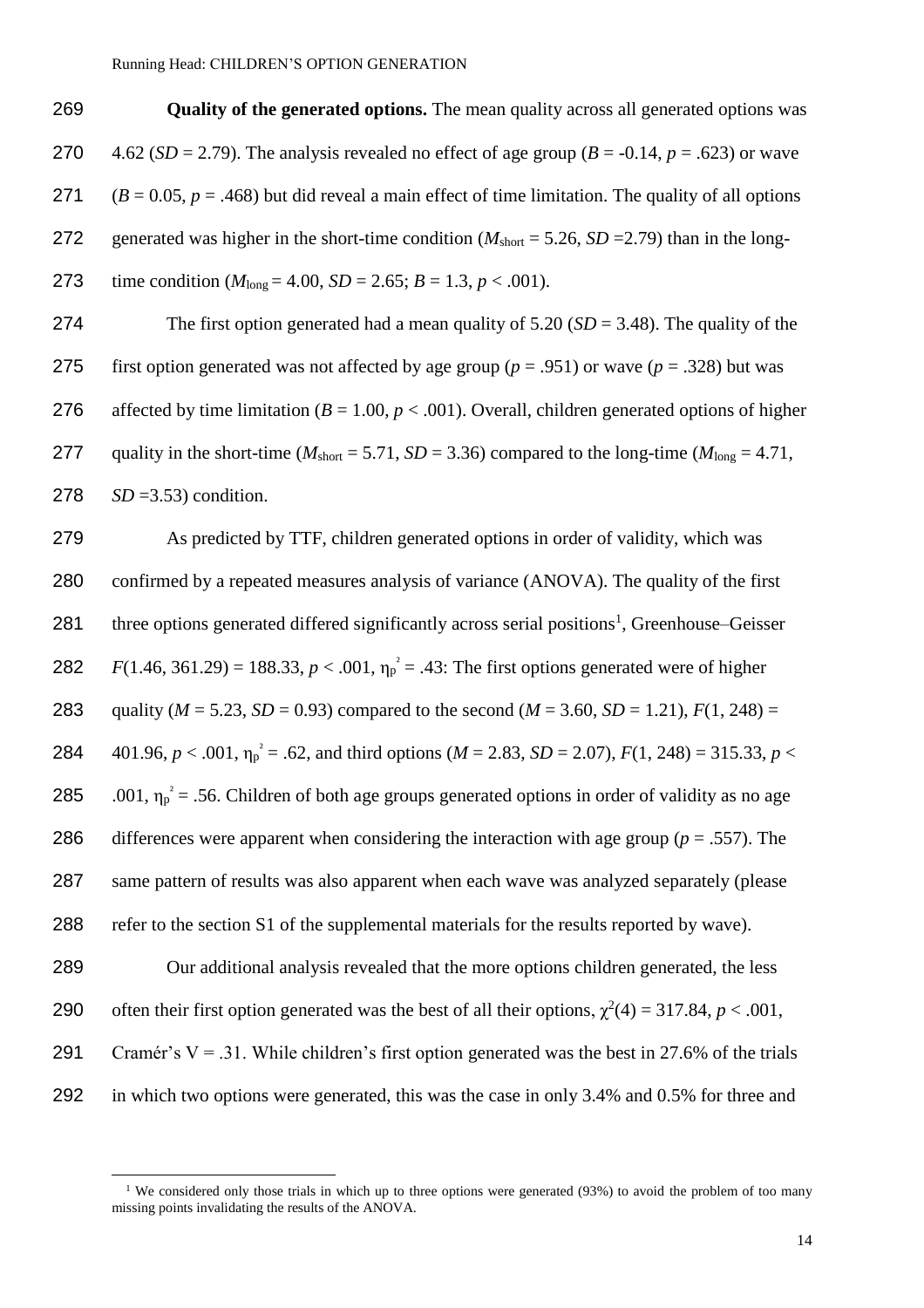- 293 four options generated, respectively. When five or six options were generated, the first option
- 294 selected was never the best. The same trend was apparent for both, the younger  $(\gamma^2/4)$  =
- 295 115.87,  $p < .001$ , Cramér's V = .28) and the older age group ( $\chi^2(4) = 199.57$ ,  $p < .001$ ,

296 Cramér's  $V = .33$ ).

# 297 **Option Selection**

298 **Quality of the selected option.** The mean quality of the options selected across trials 299 was 5.00 ( $SD = 3.56$ ). Our analysis revealed no main effects of age group ( $p = .592$ ) or wave 300  $(p = .231)$  on the quality of the final option selected. However, we found a main effect of 301 time limitation  $(B = 0.79, p < .001)$ : Children selected options of higher quality in the short-302 time ( $M_{\text{short}} = 5.39$ ,  $SD = 3.51$ ) compared to the long-time ( $M_{\text{long}} = 4.60$ ,  $SD = 3.56$ ) condition.

303 **First option generated selected as final option.** Overall, children selected the first 304 option they had generated as their final option in 75.9% of all trials and in 62.7% of trials in 305 which more than one option was generated. Children selected options they had generated at 306 earlier serial positions, particularly their first option generated, more often compared to 307 options generated later in the generation phase (for all trials: all Cramér's  $V > .68$ ; for trials 308 with more than one option generated: all Cramér's  $V > .59$ ). Generally, as predicted by the 309 TTF decision rule, children selected the first option generated in more than 50% of the trials 310 (for all trials: all Cramér's  $V > .43$ ; for trials with more than one option generated: all 311 Cramér's V > .22) and did so less often, the more options they generated  $(r < -0.38$ , all  $p <$ 312 .001; see Table 1).

313 Considering only the trials in which more than one option was generated, neither 314 wave (*p* = .770) nor time limitation (*p* = .694) had a significant impact on whether children 315 selected the first as final option, but age group did  $(OR = 0.6, p < .001)$ . Older children  $(M_{\text{older}})$ 316  $= 67\%$ ,  $SD = 47\%$ ) selected the first as final option significantly more often compared to 317 younger children  $(M_{\text{vounger}} = 57\%, SD = 50\%).$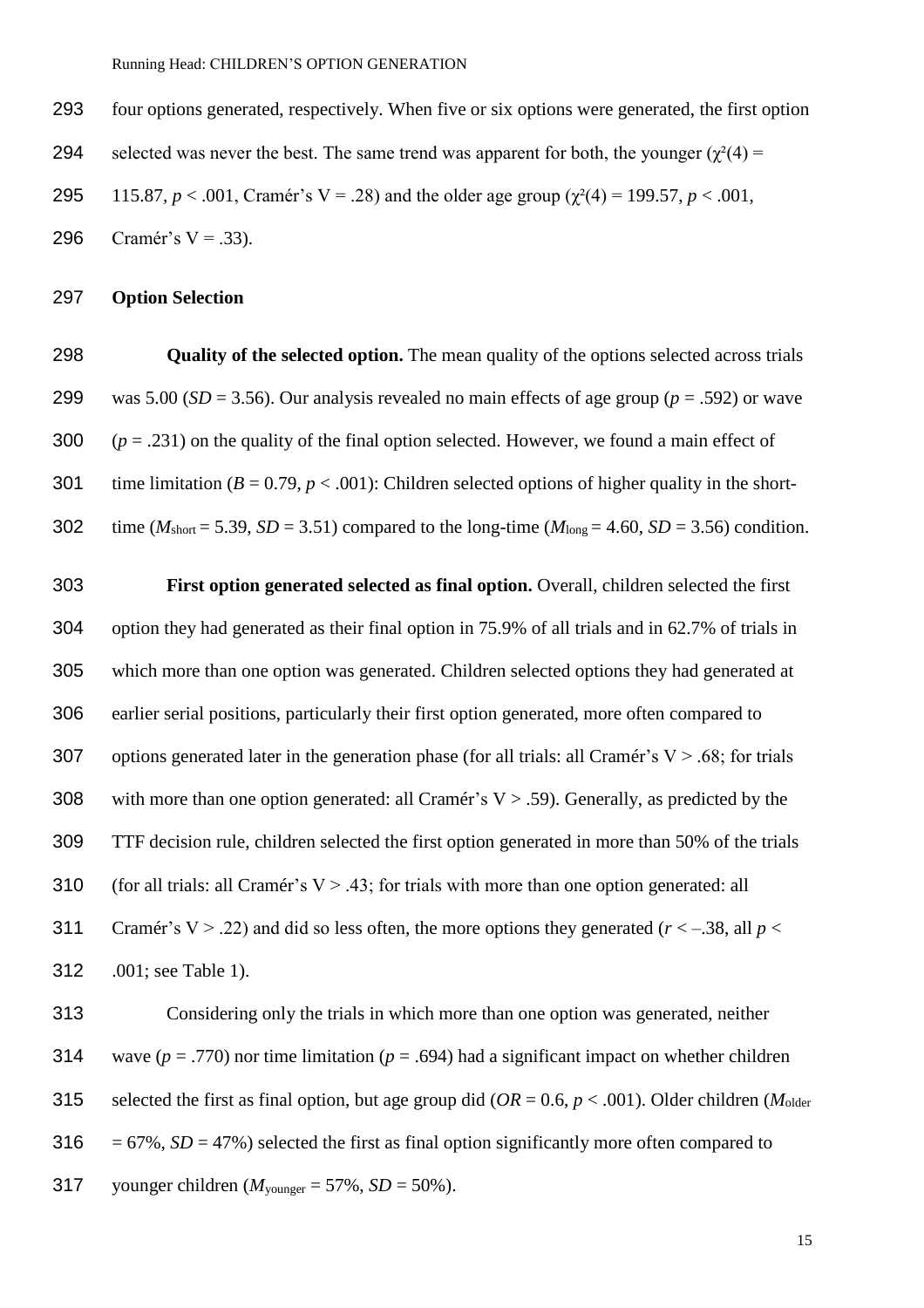#### 318 Table 1

### 319 *Absolute Frequency of Selected Options Displayed by Serial Position and Number of*

320 *Generated Options* 

| Number of generated                                                      |       | Total          |                |                |                |                  |        |
|--------------------------------------------------------------------------|-------|----------------|----------------|----------------|----------------|------------------|--------|
| options                                                                  | 1     | $\overline{2}$ | 3              | 4              | 5              | 6                |        |
| $\mathbf{1}$                                                             | 1,822 | $\overline{0}$ | $\overline{0}$ | $\overline{0}$ | $\overline{0}$ | $\overline{0}$   | 1,822  |
| $\overline{2}$                                                           | 1,461 | 664            | $\overline{0}$ | $\overline{0}$ | $\overline{0}$ | $\overline{0}$   | 2,125  |
| 3                                                                        | 472   | 223            | 190            | $\theta$       | $\overline{0}$ | $\boldsymbol{0}$ | 885    |
| $\overline{4}$                                                           | 110   | 31             | 27             | 45             | $\overline{0}$ | $\boldsymbol{0}$ | 213    |
| 5                                                                        | 26    | 11             | 9              | 8              | 8              | $\overline{0}$   | 62     |
| 6                                                                        | 14    | $\tau$         | 3              | $\overline{4}$ | $\overline{2}$ | 8                | 38     |
| Total $n_{all}$ trials                                                   | 3,905 | 936            | 229            | 57             | 10             | 8                | 5,145  |
| Total % all trials                                                       | 75.9% | 18.2%          | 4.5%           | 1.1%           | 0.2%           | 0.2%             | 100.0% |
| Total $n_{\text{trials in which more than}}$<br>one option was generated | 2,083 | 936            | 229            | 57             | 10             | 8                | 3,323  |
| Total % trials in which more than<br>one option was generated            | 62.7% | 28.2%          | 6.9%           | 1.7%           | 0.3%           | 0.2%             | 100.0% |

321

 **Model comparison.** Considering only those trials in which more than one option was generated, children selected the best (i.e., highest quality) among the generated options (Take-the-Best-Option heuristic) in 24.4% of the trials. In 18.6% of the trials, taking the best option meant following the TTF decision rule; in 5.8% of the trials, children selected the best but not the first among their options generated, and in 44.1% of the trials, they selected the first but not the best option. Children selected their *last* option in 27.5% in trials. Selection of the last option never corresponded to the TTF decision, by definition.

329 Overall, children selected the first option more often compared to what was predicted 330 by the random selection model,  $t(3322) = 23.78$ ,  $p < .001$ ,  $d = 0.41$ ; the Take-the-Best-Option 331 model  $(24.4\%)$ ,  $\chi^2(1) = 559.08$ ,  $p = .003$ , Cramér's V = .43; and the Take-the-Last model 332 (27.5%),  $\chi^2(1) = 455.04$ ,  $p = .001$ , Cramér's V = .39. Please refer to Tables S1.2 and S1.3 in 333 the supplemental materials for results of the model comparison reported by wave.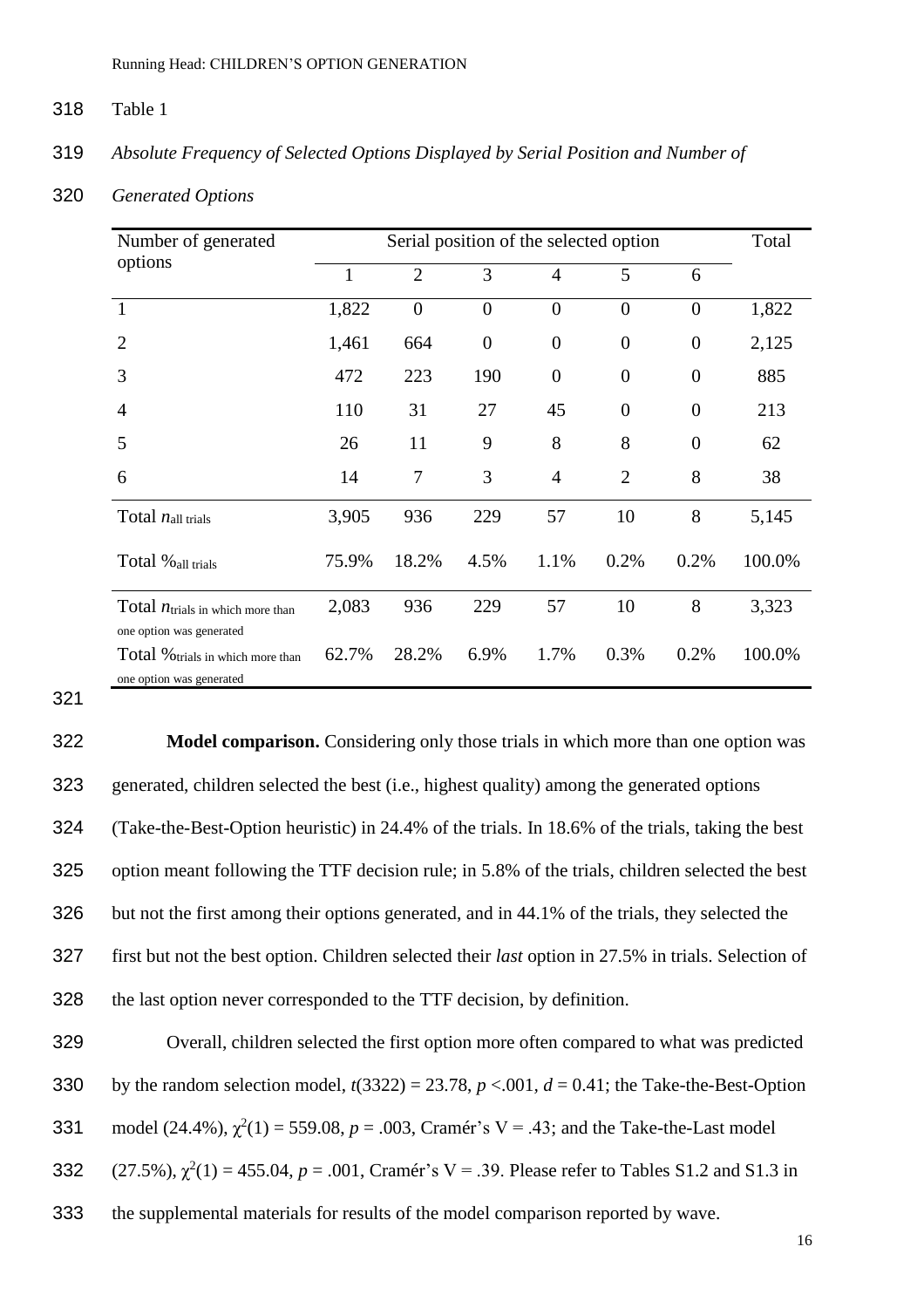In an additional exploratory analysis, we tested whether an increasing number of options generated decreased the likelihood of selecting the first, best, and last option. Results 336 showed that the more options children generated, the less often they selected their first  $(\chi^2(4))$ 337 = 99.90,  $p < .001$ , Cramér's V = .17), best ( $\chi^2(4) = 452.40$ ,  $p < .001$ , Cramér's V = .37), and 338 last option  $(\chi^2(4) = 42.83, p < .001,$  Cramér's V = .11). The same pattern emerged for both age groups. Irrespective of the number of options generated, older children selected the first option generated when it was the best one more often (21.4%) than younger children 341 (15.4%),  $\chi^2(1) = 17.50, p < .001$ , Cramér's V = .07.

#### **Discussion**

 Little is known about how children generate and select options for taking action in real-life situations. In this paper we explored the interplay of option generation and selection, crucial building blocks of decision making, from a developmental perspective, testing children in a sport-specific task. In particular, taking an ecological rationality perspective, we tested whether the TTF heuristic could predict children's option generation and selection better than other cognitive models.

#### **Children Use the TTF Heuristic**

 Our results showed that children's option generation and selection generally conformed to the predictions of the TTF heuristic: They generated on average about two options per trial and generated them in a meaningful way, that is, producing higher quality options first. That children did apply the TTF heuristic in a real-life decision-taking task is consistent with findings showing that even school-aged children use decision heuristics that match the task at hand (e.g., Horn et al., 2016) and results demonstrating children's use of simple, noncompensatory information-search strategies (Bereby-Meyer et al., 2004; Ruggeri & Katsikopoulos, 2013).

 Children's option generation influenced their final selection: For both younger and older children, the more options they generated, the less often they selected the first option.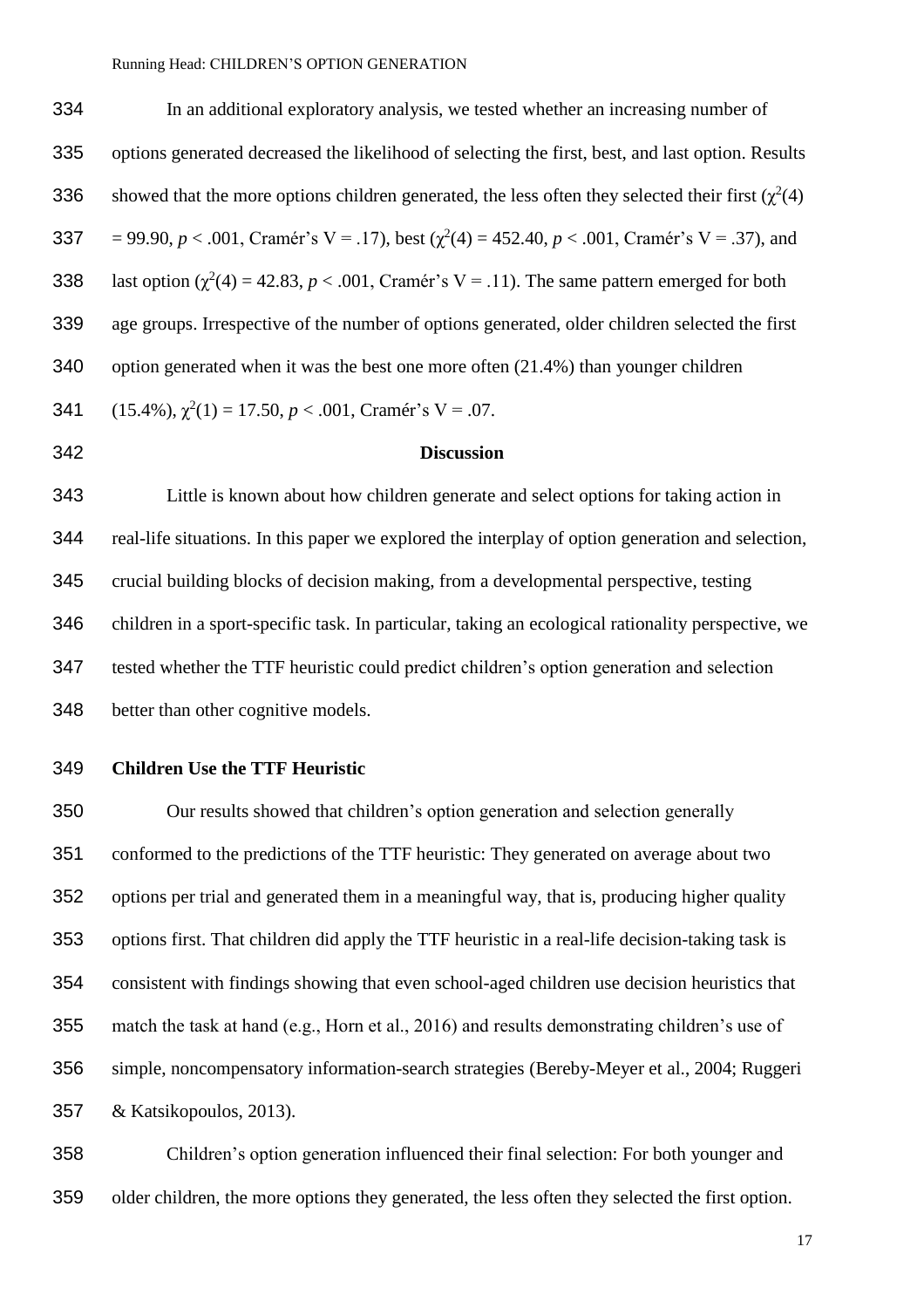This pattern, that is, the mismatch between the first option generated and the one selected, has been referred to as *dynamic inconsistency* and has been shown to increase with the number of options generated (Johnson & Raab, 2003; Raab & Johnson, 2007). Thus, our results indicate that the decision rule children apply depends, at least to some degree, on their stop rule, such that children's decisions are more dynamically inconsistent when they stop later, after having generated more options. Recent research has identified the stop rule as a crucial factor responsible for younger children's general lower efficiency in information search compared to that of adults (Ruggeri, Lombrozo, Griffiths, & Xu, 2016). On the same line, in the present study children were more efficient when they had generated fewer options: The more options younger and older children generated, the less likely they were to select the first or the best option. Importantly, children's first option selected was also less likely to be the best the more options they had generated, which was true for younger and older children alike.

 That children do indeed use the TTF heuristic was further supported by our model comparisons: Children's selection was more consistent with the predictions of TTF, compared to the random, Take-the-Best-Option, or Take-the-Last models. Importantly, children selected the first option in most of the decisions made.

 Although the number and quality of options generated did not differ between age groups, older children generated options faster. As hypothesized, older children selected the first option generated more often than younger children. These results can be interpreted as an indication of older children having a stronger and more selective decision rule and are in agreement with previous findings showing that preschoolers and elementary school children are not yet able to selectively attend to the most relevant information (Betsch et al., 2016; Mata et al., 2011). The results further document a shift to a more pronounced use of noncompensatory strategies by the age of 11 years (Mata et al., 2011). Importantly, our results underline that following the simple decision rule by "taking the first" did not always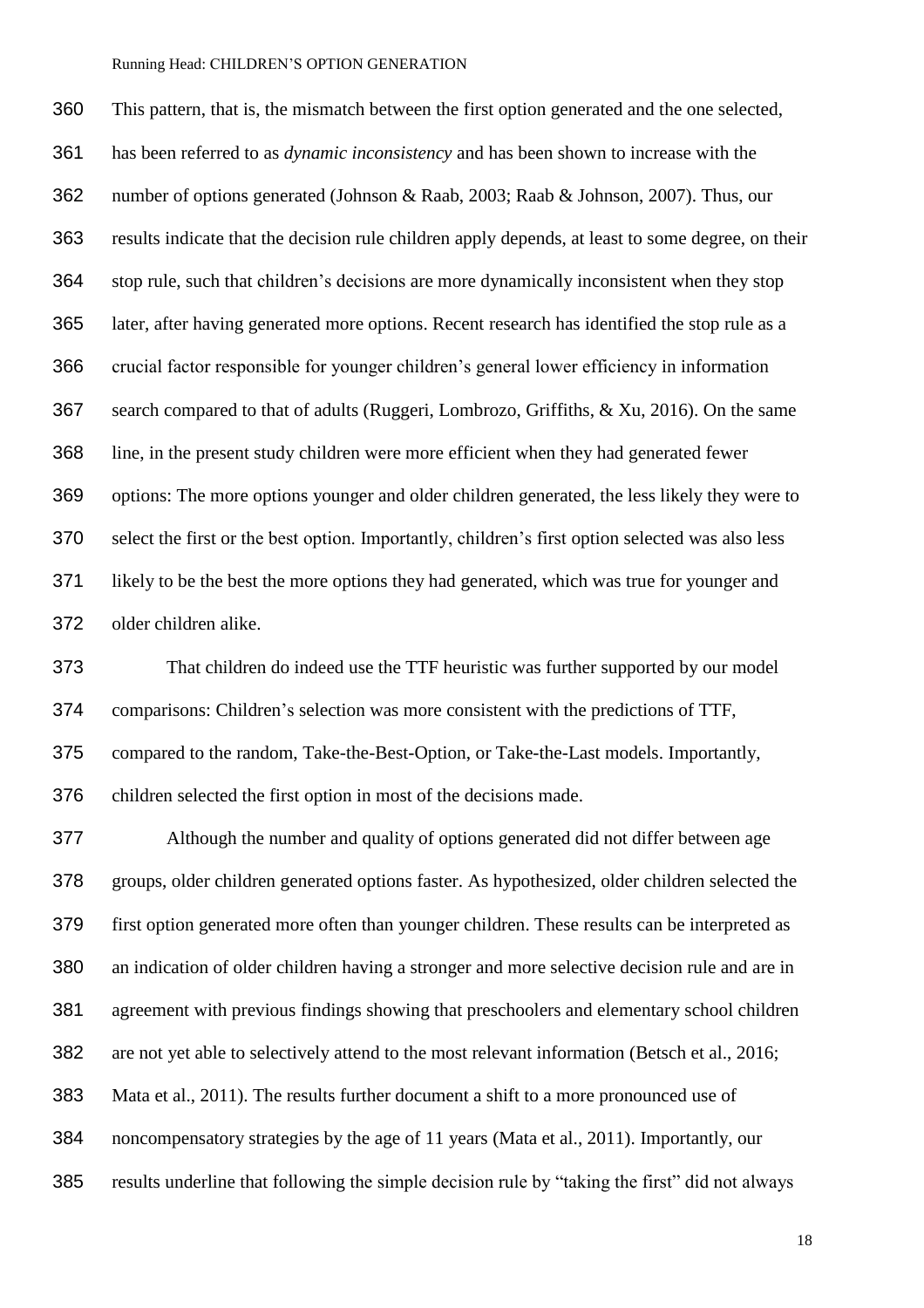yield to selecting of the best option. Indeed, selecting the first option did not lead children to select the best option in many (44.1%) of the trials. Finally, although no age differences emerged for the quality of the options generated or selected, we observed that older children selected their first option generated when it was the best one more often (21.4%) than younger children (15.4%). In this sense, our results suggest that older children's option generation and selection strategies are more effective than those of younger children.

# **Longitudinal Effects on Option Generation**

 Like the adolescent handball players in the study of Raab and Johnson (2007), children of both age groups in the present study sped up their option generation and generated fewer options across the four measurement waves. However, the quality of the options generated and selected was not affected by wave. Contrary to our predictions, children did not select the first option generated more often across waves and, more generally, seemed not to modify their decision rule in the course of the 1.5-year testing period. This result can be interpreted in at least two different ways, not mutually exclusive. First, the gain in domain- specific experience across waves was not enough to shift the decision rule application (Horn et al., 2016; Raab & Johnson, 2007). In this sense, children's experience across waves might not have been enough for them to learn how to implement more effective selection strategies, also because no feedback was offered. Second, there might have been a ceiling effect: Because the children were already selecting the first option generated at a high percentage in the first measurement wave, the potential to increase their reliance on this decision rule across waves was limited.

### **Time Limitation Fosters Better Options and Decisions**

 In contrast with the results obtained with adult soccer players (Belling et al., 2015), when less time was available, children generated fewer options and selected options of higher quality. Indeed, in line with the notion of "less-is-more" and in theoretical agreement with the ecological rationality perspective (Johnson & Raab, 2003; Todd et al., 2012), the time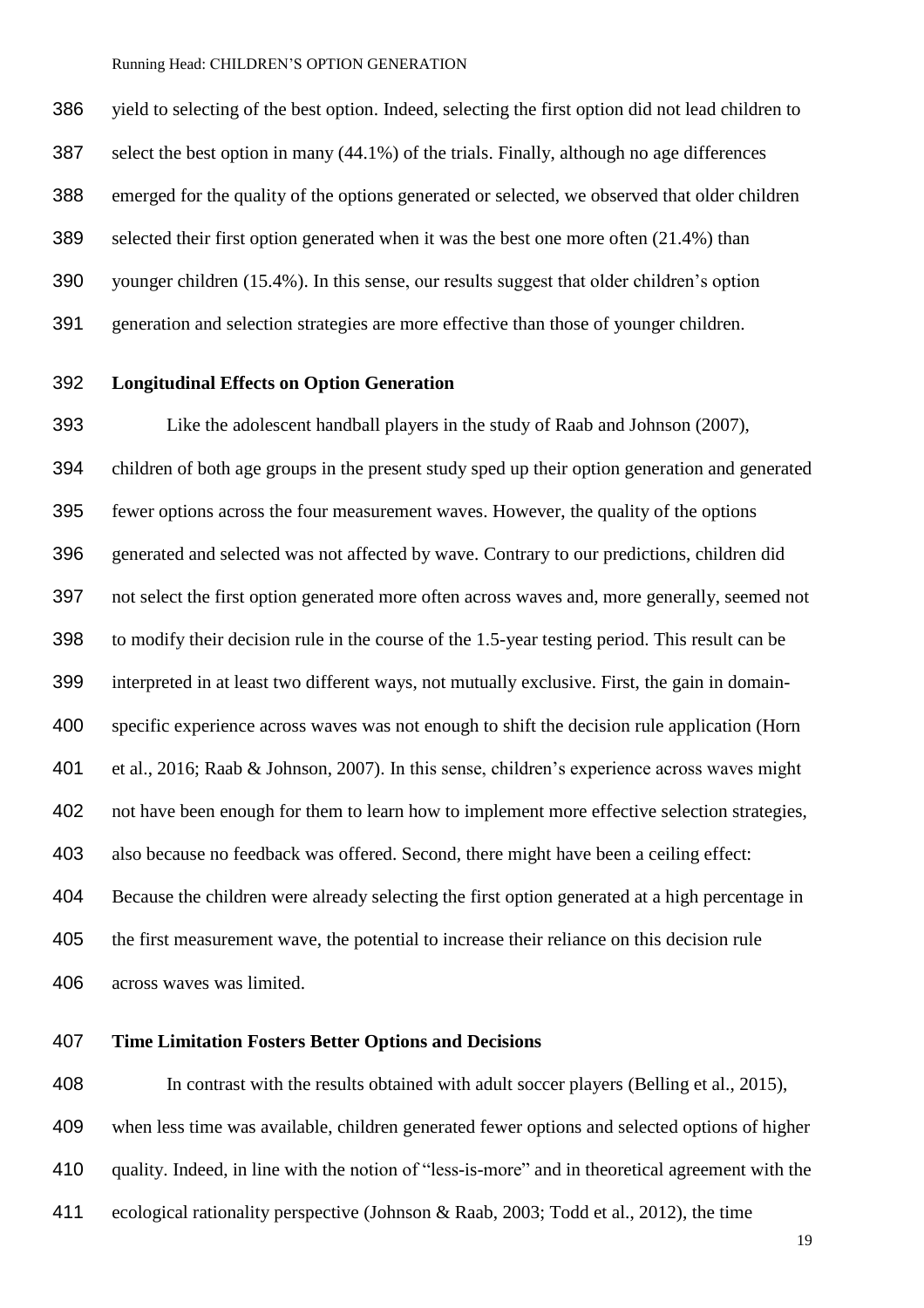constraint prompted the generation of fewer but better options. More generally, our results speak to children's ecological learning, that is, to their ability to adapt their decision strategy to the situation or task at hand (Ruggeri & Lombrozo, 2015; Ruggeri et al., 2017). Interestingly, an interaction of time limitation and wave also emerged: In the long-416 time condition the number of options generated decreased across waves more dramatically than in the short-time condition. While children generated fewer options in response to short 418 time at all waves, in the long time condition children adapted their stop rule across waves, eventually converging on the number of options generated in the short time condition. This indicates that children learned, across waves, to constrain themselves during generation when 421 time was available to generate more options, becoming more selective. This result also suggests that children internalized the effectiveness of generating fewer, high quality options.

#### **Conclusions**

 The present study shows that 6- to 13-year-old children generate and select options as predicted by the TTF heuristic. Importantly, developmental differences were evident for the decision rule: Older children selected the first option as their final choice more frequently 427 than younger children. Future research should test whether, as we believe is the case, our results generalize to a broader range of dynamic decision tasks children have experience with.

 More work is needed to investigate how the interaction of developmental and environmental factors can impact children's predecisional and decisional processes (Marasso et al., 2014; Mata et al., 2012). In particular, it is crucial to understand which and how individual and age-related differences, such as the ability to selectively focus on relevant information or effective information integration (as discussed by Mata et al., 2011) and cognitive flexibility (e.g., task switching; Best & Miller, 2010; Legare, Mills, Souza, Plummer, & Yasskin, 2013), may affect option generation and selection. On the other hand, future research should also investigate how different characteristics of dynamic everyday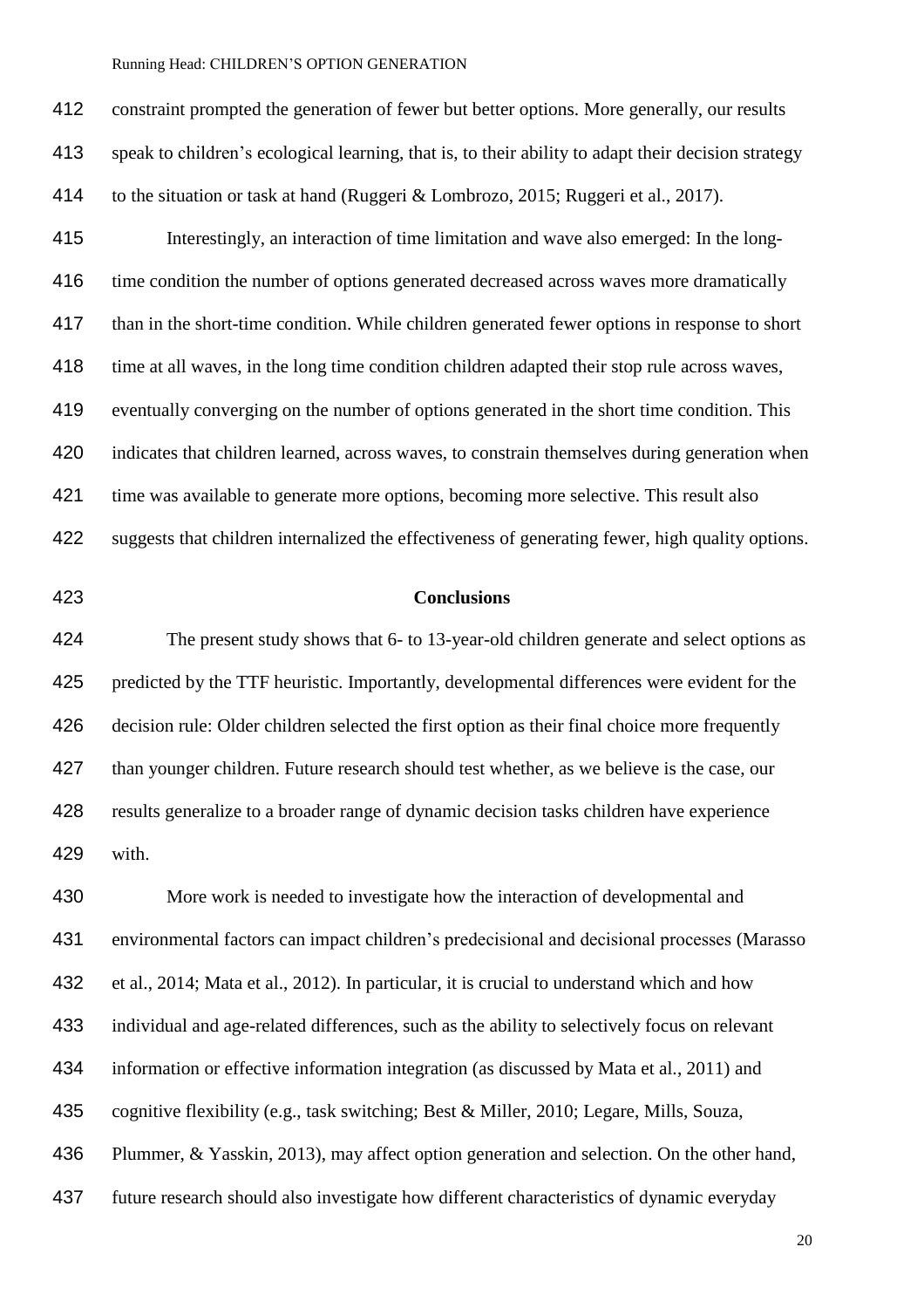- situations, such as traffic conditions, impact children's option generation and selection.
- Systematically manipulating environmental constraints across computer-based or real-life
- tasks will shed light on children's ability to adapt their decision-making strategies in real
- time. What is learned could inform the development of age-tailored interventions focusing on
- prevention (e.g., traffic education) and training (e.g., sports, physical education).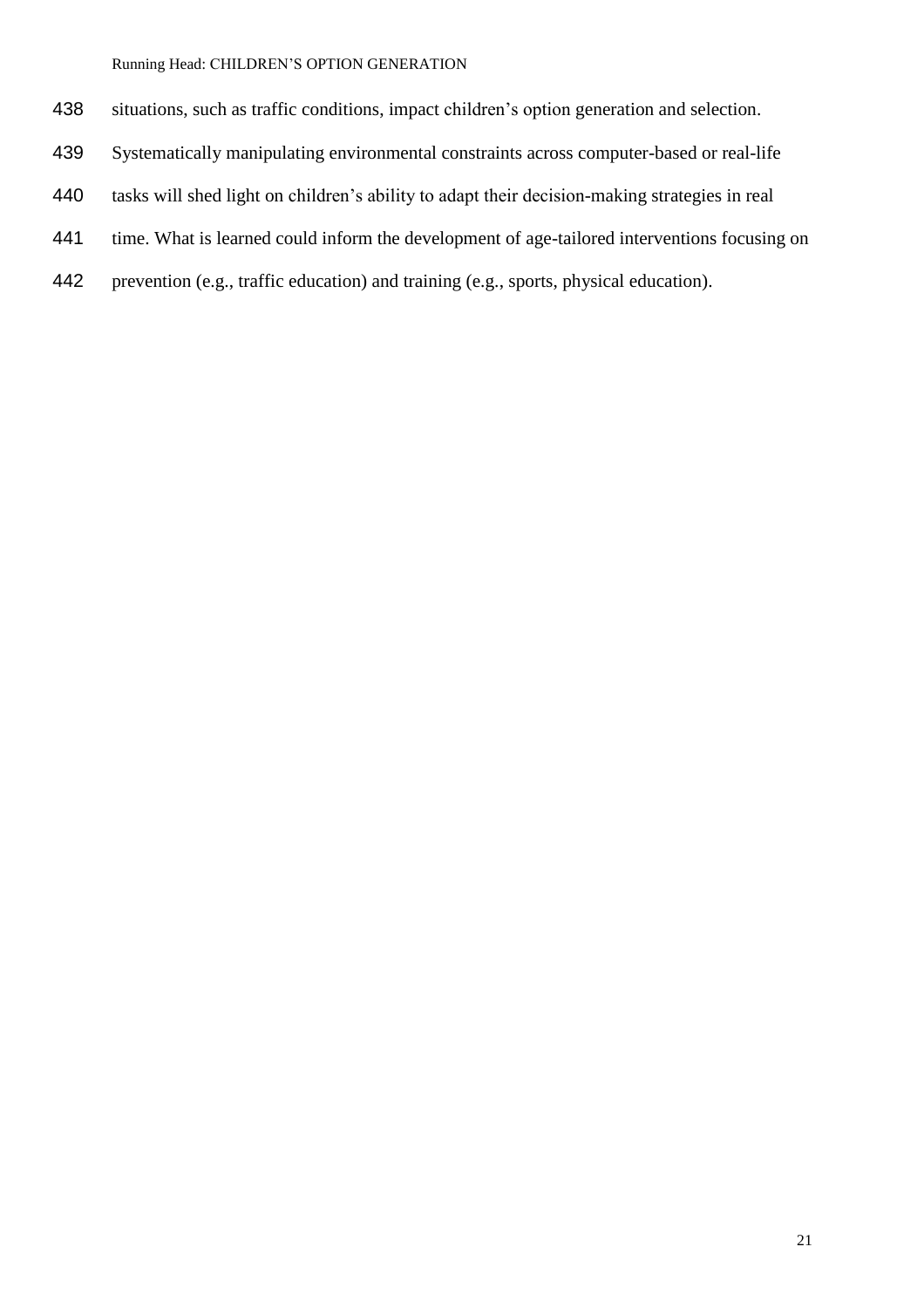# **Acknowledgments**

| 444 | First we thank our cooperation partner (XXXXXX), coaches, and all the children who           |
|-----|----------------------------------------------------------------------------------------------|
| 445 | participated in this longitudinal study without whom the whole research project would not    |
| 446 | have been possible. We also thank our colleagues in the Department of Performance            |
| 447 | Psychology and the iSearch group for providing critical and constructive feedback on this    |
| 448 | project. We would also like to thank Björn Meder for his comments on the research project as |
| 449 | well as Sven Krüger, Silvana Höft, Elena Steen, Sinikka Heisler, Justin Klanderman, Taner    |
| 450 | Memis, Lukas Semmlinger, Estelle Schell, Matthias Rißmaier, Oliver Kapner, Benedikt          |
| 451 | Kosak, Bettina Kretschmann, Philipp Chiteala, Julia Granderath, and Nizar Nakhleh for        |
| 452 | supporting data collection and coding.                                                       |
|     |                                                                                              |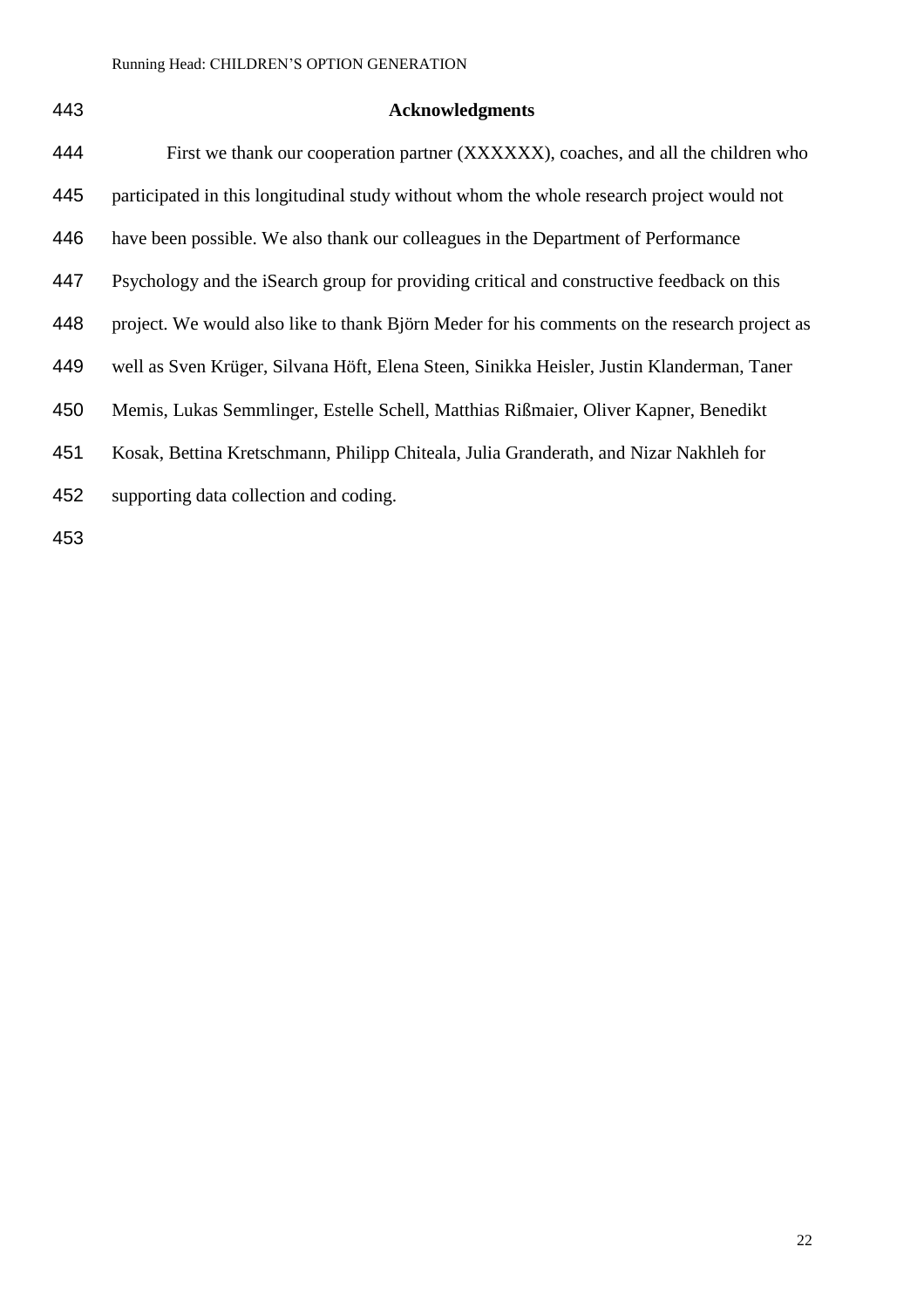| Belling, P. K., Suss, J., & Ward, P. (2015). Advancing theory and application of cognitive     |
|------------------------------------------------------------------------------------------------|
| research in sport: Using representative tasks to explain and predict skilled anticipation,     |
| decision-making, and option-generation behavior. Psychology of Sport and Exercise, 16,         |
| 45–59. http://doi.org/10.1016/j.psychsport.2014.08.001                                         |
| Ben Zur, H., & Brenitz, S. J. (1981). The effects of time pressure on risky choice behavior.   |
| Acta Psychologica, 47, 89–104.                                                                 |
| Bereby-Meyer, Y., Assor, A., & Katz, I. (2004). Children's choice strategies: The effects of   |
| demands.<br>Development,<br>$19(1)$ ,<br>$127 - 146.$<br>Cognitive<br>and<br>task<br>age       |
| http://doi.org/10.1016/j.cogdev.2003.11.003                                                    |
| Best, J. R., & Miller, P. H. (2010). A developmental perspective on executive function. Child  |
| Developement, 81(6), 1641-1660. 0009-3920/2010/8106-0002                                       |
| Betsch, T., Lehmann, A., Lindow, S., Lang, A., & Schoemann, M. (2016). Lost in search:         |
| (Mal-)adaptation to probabilistic decision environments in children and adults.                |
| Developmental Psychology, 52(2), 311-325. http://doi.org/10.1037/dev0000077                    |
| Davidson, D. (1991). Children's decision-making examined with an information-board             |
| <i>Cognitive Development,</i> $6(1)$ , $77-90$ . http://doi.org/10.1016/0885-<br>procedure.    |
| 2014(91)90007-Z                                                                                |
| Davidson, D. (1996). The effects of decision characteristics on children's selective search of |
| information.<br>predecisional<br>Psychologica,<br>$263 - 281.$<br>Acta<br>$92(3)$ ,            |
| http://doi.org/10.1016/0001-6918(95)00014-3                                                    |
| Faul, F., Erdfelder, E., Buchner, A., & Lang, A.-G. (2009). Statistical power analyses using   |
| G*Power 3.1: Tests for correlation and regression analyses. Behavior Research Methods,         |
| 41(4), 1149-1160. http://doi.org/10.3758/BRM.41.4.1149                                         |
|                                                                                                |

 Gigerenzer, G., Todd, P. M., and The ABC Research Group. (1999). *Simple heuristics that make us smart.* New York: Oxford University Press.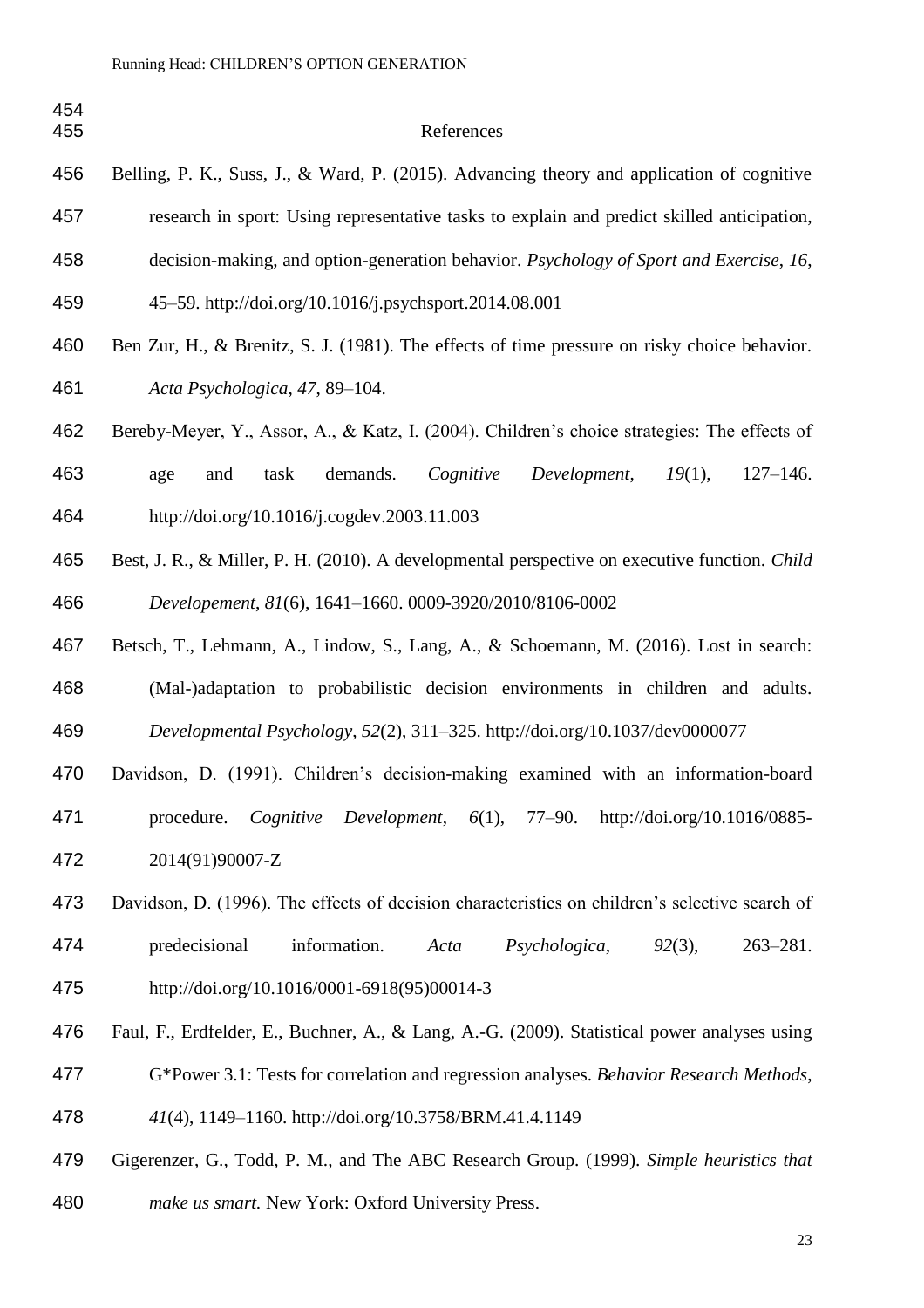- Gregan-Paxton, J., & Roedder John, D. D. (1995). Are young children adaptive decision
- makers? A study of age differences in information search behavior. *Journal of Consumer Research*, *2*(1993), 567–580. http://doi.org/10.1086/209419
- Hepler, T. J., & Feltz, D. L. (2012). Take the first heuristic, self-efficacy, and decision-making
- in sport. *Journal of Experimental Psychology: Applied*, *18*(2), 154–161. http://doi.org/10.1037/a0027807
- Horn, S. S., Pachur, T., & Mata, R. (2015). How does aging affect recognition-based inference?
- A hierarchical Bayesian modeling approach. *Acta Psychologica*, *154*, 77–85. http://doi.org/10.1016/j.actpsy.2014.11.001
- Horn, S. S., Ruggeri, A., & Pachur, T. (2016). The development of adaptive decision making:
- Recognition-based inference in children and adolescents. *Developmental Psychology*, *52*(9), 1470–1485. http://doi.org/10.1037/dev0000181
- Johnson, J. G., & Raab, M. (2003). Take the First: option-generation and resulting choices. *Organizational Behavior and Human Decision Processes*, *91*(2), 215–229. http://doi.org/10.1016/S0749-5978(03)00027-X
- Klaczynski, P. a. (2001). Analytic and heuristic processing influences on adolescent reasoning
- and decision-making. *Child Development*, *72*(3), 844–861. http://doi.org/10.1111/1467- 8624.00319
- Legare, C. H., Mills, C. M., Souza, A. L., Plummer, L. E., & Yasskin, R. (2013). The use of questions as problem-solving strategies during early childhood. *Journal of Experimental*
- *Child Psychology*, *114*(1), 63–76.
- Marasso, D., Laborde, S., Bardaglio, G., & Raab, M. (2014). A developmental perspective on
- decision making in sports. *International Review of Sport and Exercise Psychology*,
- *7*(2014), 1–23. http://doi.org/10.1080/1750984X.2014.932424
- Mata, R., Pachur, T., Helversen, B. Von, Hertwig, R., Rieskamp, J., & Schooler, L. (2012).
- Ecological rationality: a framework for understanding and aiding the aging decision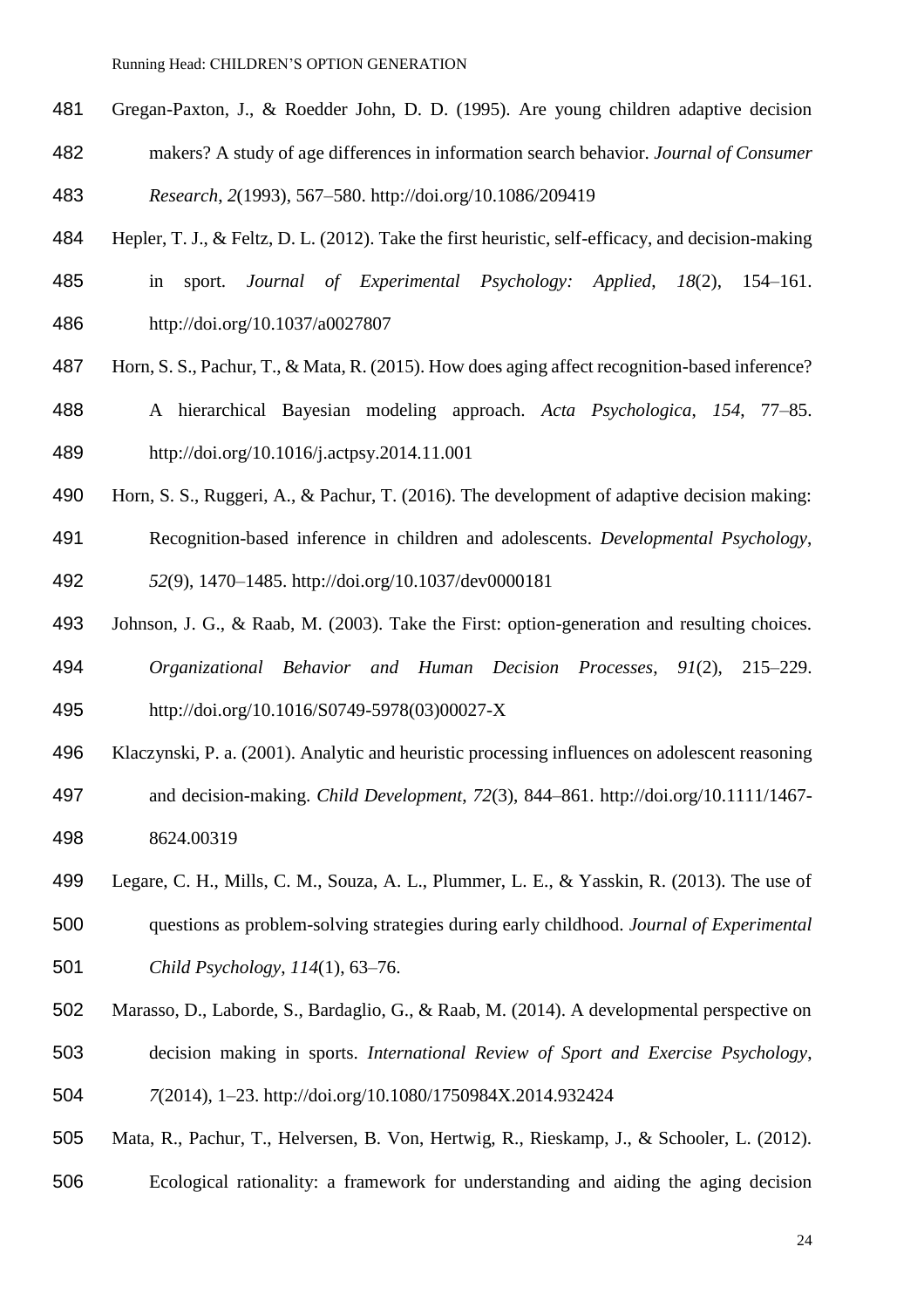- maker. *Frontiers in Neuroscience*, *6*(14), 1–6. http://doi.org/10.3389/fnins.2012.00019
- Mata, R., Schooler, L. J., & Rieskamp, J. (2007). The aging decision maker: Cognitive aging and the adaptive selection of decision strategies. *Psychology and Ageing*, *22*(4), 796–810.
- http://doi.org/10.1093/acprof:oso/9780199744282.003.0022
- Mata, R., von Helversen, B., & Rieskamp, J. (2011). When easy comes hard: the development
- of adaptive strategy selection. *Child Development*, *82*(2), 687–700. http://doi.org/10.1111/j.1467-8624.2010.01535.x
- Nelson, J. D., Divjak, B., Gudmundsdottir, G., Martignon, L. F., & Meder, B. (2014).
- Children's sequential information search is sensitive to environmental probabilities, *130*,
- 74–80. http://doi.org/10.1016/j.cognition.2013.09.007
- Payne, J. W., Bettmann, J. R., & Johnson, E. J. (1988). Adaptive strategy selection in decision
- making. *Journal of Experimental Psychology: Learning, Memory, and Cognition*, *14*(3),
- 534–552. http://doi.org/10.1037/0278-7393.14.3.534
- Raab, M. (2012). Simple heuristics in sports. *International Review of Sport and Exercise Psychology*, *5*(2), 104–120. http://doi.org/10.1080/1750984X.2012.654810
- Raab, M., & Gigerenzer, G. (2015). The power of simplicity: a fast-and-frugal heuristics approach to performance science. *Frontiers in Psychology*, *6*. http://doi.org/10.3389/fpsyg.2015.01672
- Raab, M., & Johnson, J. G. (2007). Expertise-based differences in search and option-generation strategies. *Journal of Experimental Psychology: Applied*, *13*(3), 158–170.
- http://doi.org/10.1037/1076-898X.13.3.158
- Ruggeri, A., & Katsikopoulos, K. V. (2013). Make your own kinds of cues: When children
- make more accurate inferences than adults. *Journal of Experimental Child Psychology*,
- *115*(3), 517–535. http://doi.org/10.1016/j.jecp.2012.11.007
- Ruggeri, A., & Lombrozo, T. (2015). Children adapt their questions to achieve efficient search.
- *Cognition*, *143*, 203–216. http://doi.org/10.1016/j.cognition.2015.07.004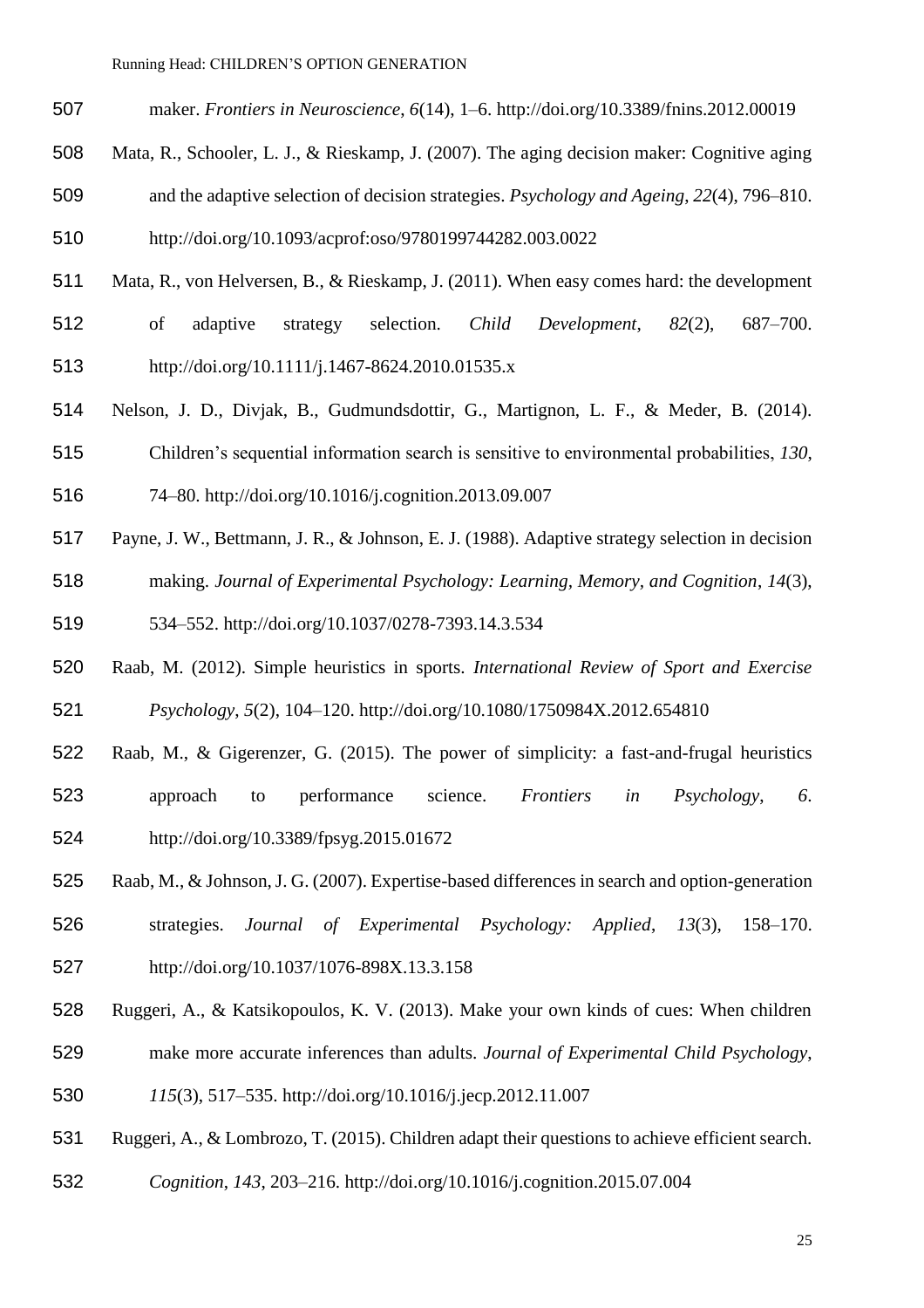- Ruggeri, A., Lombrozo, T., Griffiths, T. L., & Xu, F. (2016). Sources of developmental change
- in the efficiency of information search. *Developmental Psychology*, *52*(12), 2159–2173.
- http://doi.org/10.1017/CBO9781107415324.004
- Ruggeri, A., Olsson, H., & Katsikopoulos, K. V. (2015). Opening the cuebox : The information
- children and young adults generate and rely on when making inferences from memory.
- *British Journal of Developmental Psychology*, 1–20. http://doi.org/10.1111/bjdp.12100
- Ruggeri, A., Sim Z.L. & Xu, F. (2017). "Why is Toma late to school again?" Preschoolers identify the most information questions. *Developmental Psychology.*
- Schaie, K. W., & Baltes, P. B. (1975). On sequential strategies in developmental research.
- *Human Development*, *18*(5), 384–390. Retrieved from
- http://www.karger.com/DOI/10.1159/000271498
- Todd, P., Gigerenzer, G., & ABC Research Group. (2012). *Ecological rationality: Intelligence in the world.* New York: Oxford University Press.